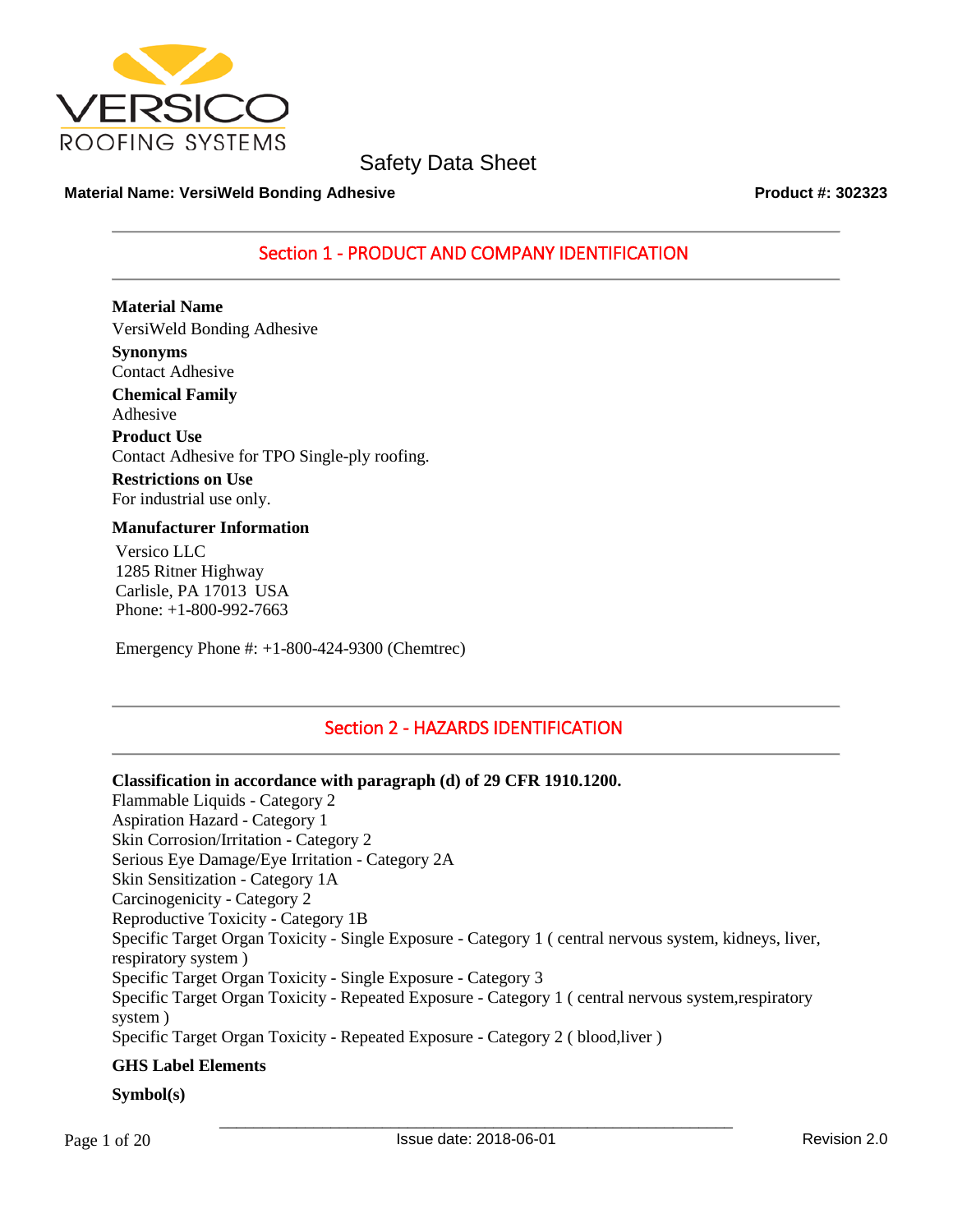

### **Material Name: VersiWeld Bonding Adhesive Product #: 302323**

**Signal Word** Danger

#### **Hazard Statement(s)**

Highly flammable liquid and vapor May be fatal if swallowed and enters airways Causes skin irritation Causes serious eye irritation May cause allergic skin reaction Suspected of causing cancer May damage fertility or the unborn child Causes damage to organs May cause drowsiness or dizziness Causes damage to organs through prolonged or repeated exposure May cause damage to organs through prolonged or repeated exposure

#### **Precautionary Statement(s)**

#### **Prevention**

Obtain special instructions before use Do not handle until all safety precautions have been read and understood Keep container tightly closed Keep away from heat/sparks/open flame/hot surfaces - No smoking Ground/Bond container and receiving equipment Use explosion-proof electrical/ventilating/lighting equipment Take precautionary measures against static discharge Use only non-sparking tools Use only outdoors or in a well-ventilated area Wear protective gloves/protective clothing/eye protection/face protection Do not breathe dust/fume/gas/mist/vapours/spray Wash thoroughly after handling Contaminated work clothing must not be allowed out of the workplace Do not eat, drink or smoke when using this product

#### **Response**

In case of fire: Use appropriate media to extinguish If exposed: Call a POISON CENTER or doctor/physician IF INHALED: Remove person to fresh air and keep at rest in a position comfortable for breathing Call a POISON CENTER or doctor if you feel unwell IF IN EYES: Rinse cautiously with water for several minutes. Remove contact lenses, if present and easy to do. Continue rinsing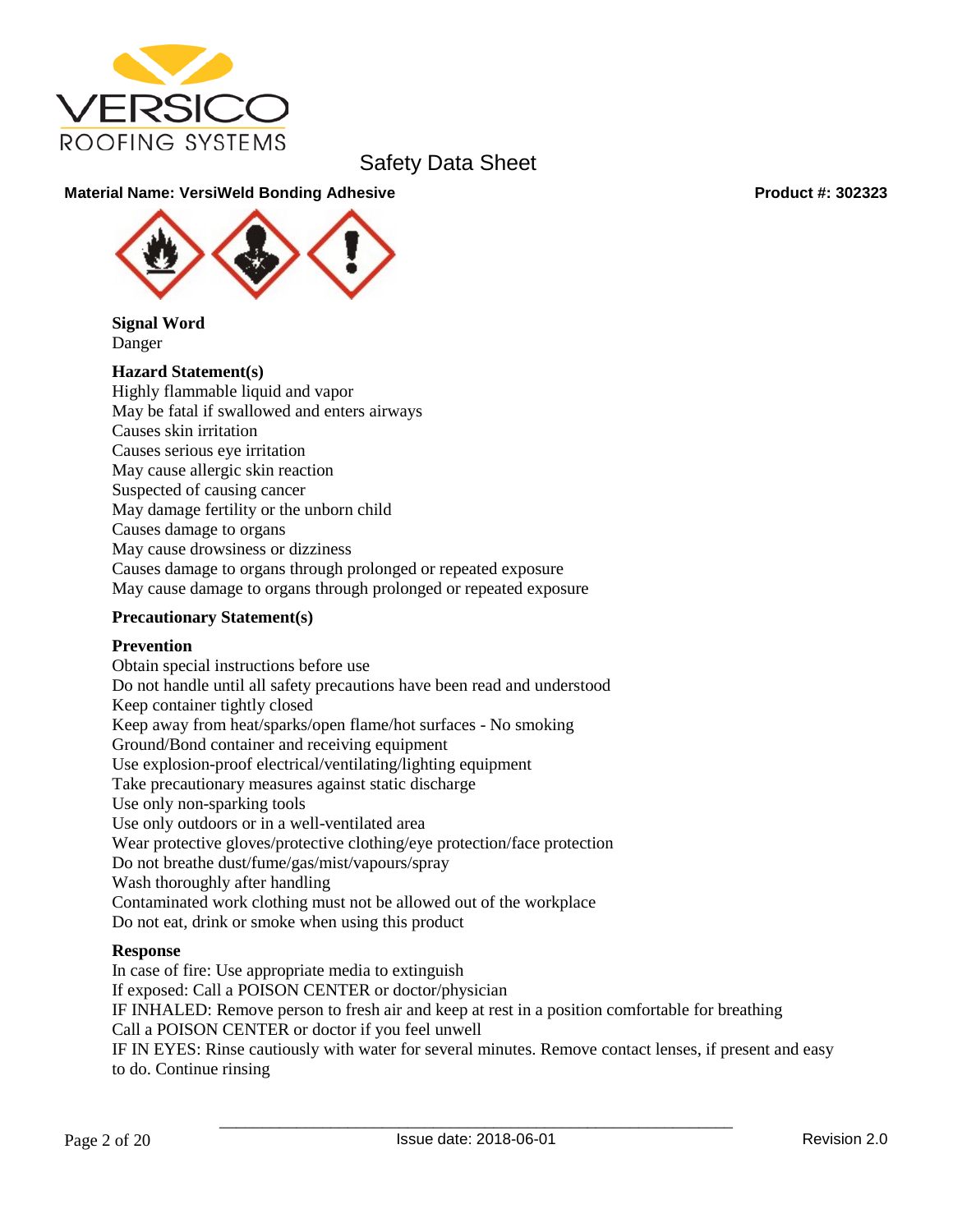

#### **Material Name: VersiWeld Bonding Adhesive Product #: 302323**

If eye irritation persists: Get medical advice/attention IF ON SKIN (or hair): Remove/take off immediately all contaminated clothing. Rinse skin with water/shower If skin irritation or rash occurs: Get medical advice/attention IF SWALLOWED: Immediately call a POISON CENTER/doctor Do NOT induce vomiting Specific treatment (see label)

#### **Storage**

Store in a well-ventilated place. Keep container tightly closed Keep cool Store locked up

#### **Disposal**

Dispose of contents/container in accordance with local/regional/national/international regulations

# Section 3 - COMPOSITION / INFORMATION ON INGREDIENTS

| <b>CAS</b>          | <b>Component Name</b>                          | <b>Percent</b> |
|---------------------|------------------------------------------------|----------------|
| Mixture             | Polychloroprene                                | $7-13$         |
| Mixture             | Styrene butadiene polymer                      | $0.5 - 1.5$    |
| Mixture             | Chlorinated polypropylene                      | $0.1 - 1$      |
| <b>Trade Secret</b> | Polyphenol antioxidant                         | $0.1 - 1$      |
| 1309-48-4           | Magnesium oxide                                | $0.1 - 1$      |
| 1314-13-2           | Zinc oxide                                     | $0.1 - 1$      |
| <b>Trade Secret</b> | Heat reactive phenolic resin                   | $1-5$          |
| 108-88-3            | Toluene                                        | $15 - 40$      |
| 64742-89-8          | Solvent naphtha, petroleum, light<br>aliphatic | $10-30$        |
| $67 - 64 - 1$       | Acetone                                        | $5-10$         |
| 1330-20-7           | Xylene                                         | $0.5 - 1.5$    |
| $100-41-4$          | Ethylbenzene                                   | $0.1 - 1$      |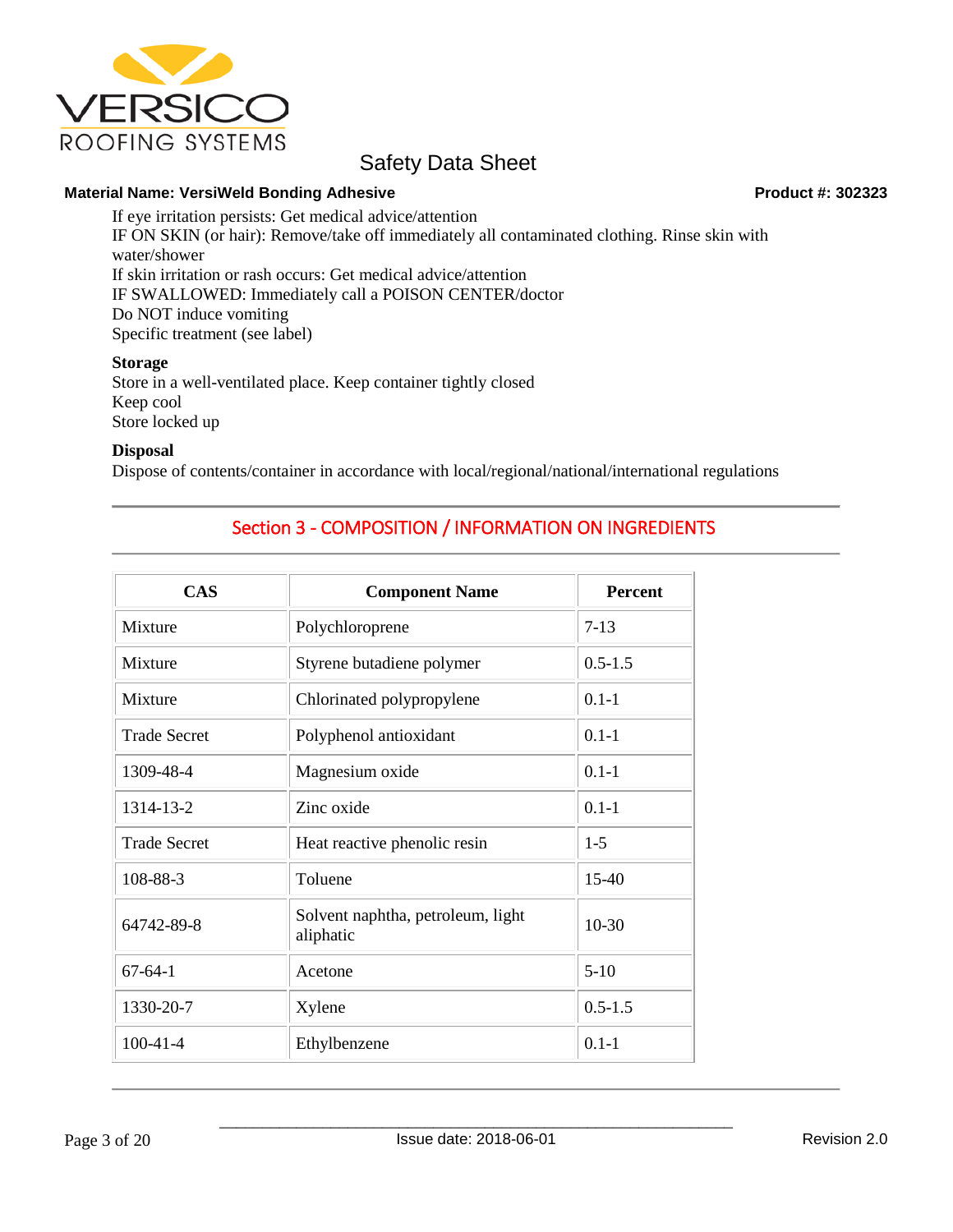

#### **Material Name: VersiWeld Bonding Adhesive Product #: 302323**

## Section 4 - FIRST AID MEASURES

#### **Description of Necessary Measures**

If exposed or concerned: Call a POISON CENTER or doctor/physician.

#### **Inhalation**

Remove person to fresh air and keep comfortable for breathing. Call a POISON CENTER or doctor if you feel unwell.

#### **Skin**

Remove contaminated clothing and wash it before reuse. Rinse skin with water/shower. If skin irritation or rash occurs, seek medical advice/attention.

#### **Eyes**

Rinse cautiously with water for 15 minutes. Remove contact lenses, if present and easy to do. Continue rinsing. If eye irritation persists, get medical advice/attention.

#### **Ingestion**

IF SWALLOWED: Immediately call a POISON CENTER or doctor/physician. Do NOT induce vomiting.

#### **Indication of any immediate medical attention and special treatment needed**

Treat symptomatically and supportively.

#### **Most Important Symptoms/Effects**

#### **Acute**

May be fatal if swallowed and enters airways. Causes skin irritation. Causes serious eye irritation. May cause allergic skin reaction. Causes damage to central nervous system, kidneys, liver, and respiratory system. May cause drowsiness or dizziness.

#### **Delayed**

Suspected of causing cancer. May damage fertility or the unborn child. Causes damage to organs through prolonged or repeated exposure: central nervous system, respiratory system, blood, liver.

#### **Note to Physicians**

Contains: toluene, heptane.

## Section 5 - FIRE FIGHTING MEASURES

#### **Extinguishing Media**

#### **Suitable Extinguishing Media**

Dry chemical, foam or carbon dioxide. Water may be ineffective.

#### **Unsuitable Extinguishing Media**

Do not use high-pressure water streams.

#### **Special Hazards Arising from the Chemical**

Highly flammable liquid and vapor. Vapors are heavier than air and may travel a considerable distance to a source of ignition and flashback.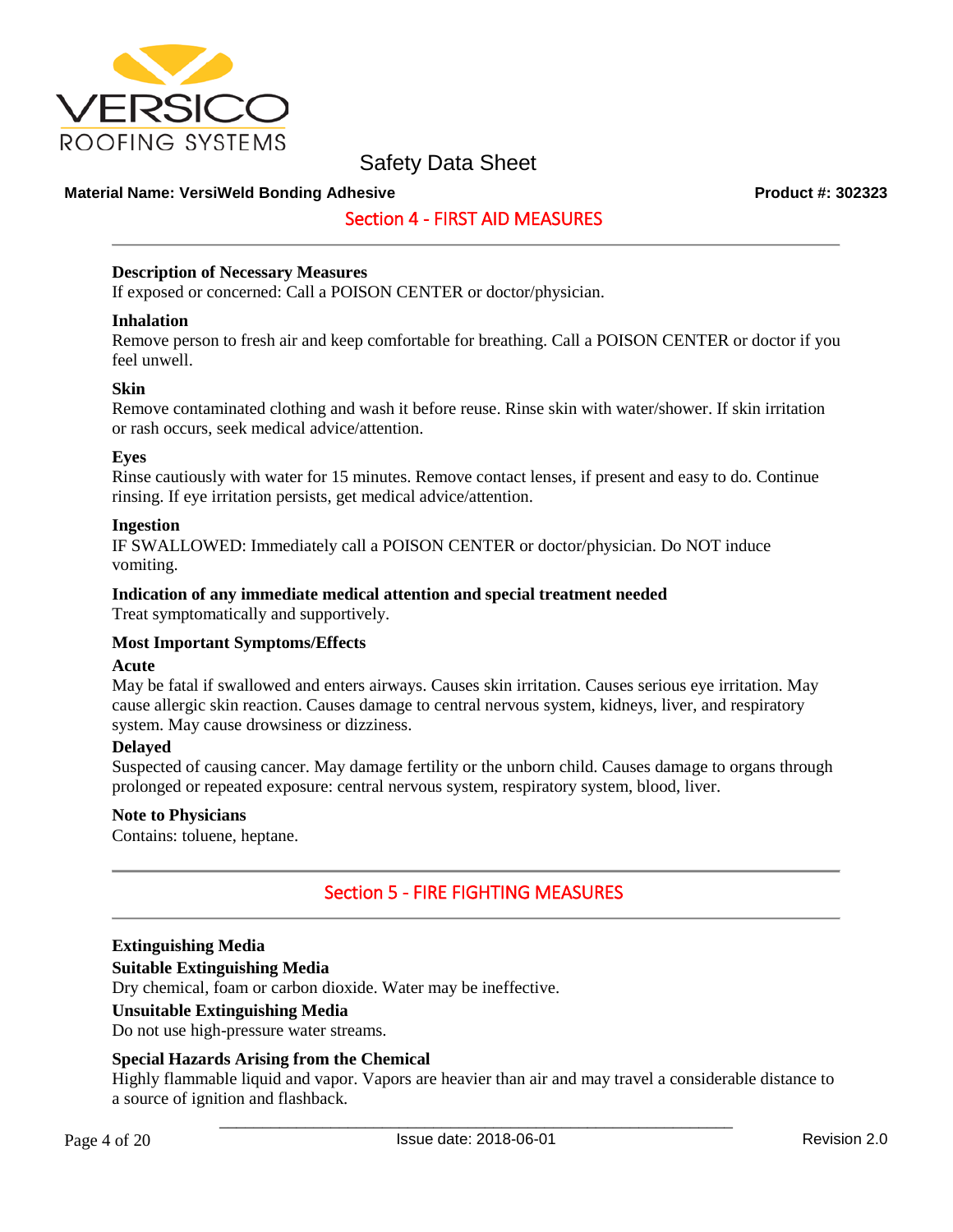

#### **Material Name: VersiWeld Bonding Adhesive Product #: 302323**

## **Hazardous Combustion Products**

Oxides of carbon, oxides of nitrogen

#### **Advice for firefighters**

Keep away from heat/sparks/open flame/hot surfaces - No smoking. Ground/bond container and receiving equipment. Take action to prevent static discharges.

#### **Fire Fighting Measures**

Wear full protective fire fighting gear including self contained breathing apparatus (SCBA) for protection against possible exposure.

# Section 6 - ACCIDENTAL RELEASE MEASURES

#### **Personal Precautions, Protective Equipment and Emergency Procedures**

Wear personal protective clothing and equipment, see Section 8.

#### **Methods and Materials for Containment and Cleaning Up**

Remove all sources of ignition. Avoid breathing vapors. Ventilate affected area. Absorb with earth, sand or other non-combustible material and transfer to container. Dike for later disposal. Dispose in accordance with all applicable regulations.

#### **Environmental Precautions**

Avoid release to the environment.

## Section 7 - HANDLING AND STORAGE

#### **Precautions for Safe Handling**

Obtain special instructions before use. Do not handle until all safety precautions have been read and understood. Keep container tightly closed. Keep away from heat, sparks, open flame, and hot surfaces - No smoking. Ground/bond container and receiving equipment. Use explosion-proof equipment. Take precautionary measures against static discharge. Use non-sparking tools. Use only outdoors or in a wellventilated area. Vapors will travel. Prevent vapors from entering buildings through open windows or ventilation systems. Wear protective gloves/protective clothing/eye protection/face protection. Wash thoroughly after handling. Do not eat, drink or smoke when using this product. Wash contaminated clothing before reuse. KEEP OUT OF REACH OF CHILDREN.

#### **Conditions for Safe Storage, Including any Incompatibilities**

Store in a well-ventilated place. Keep container tightly closed Keep cool. Store locked up .Keep away from heat and ignition sources. Do not cut, puncture, or weld on or near this container. Empty containers may contain product residue.

#### **Incompatible Materials**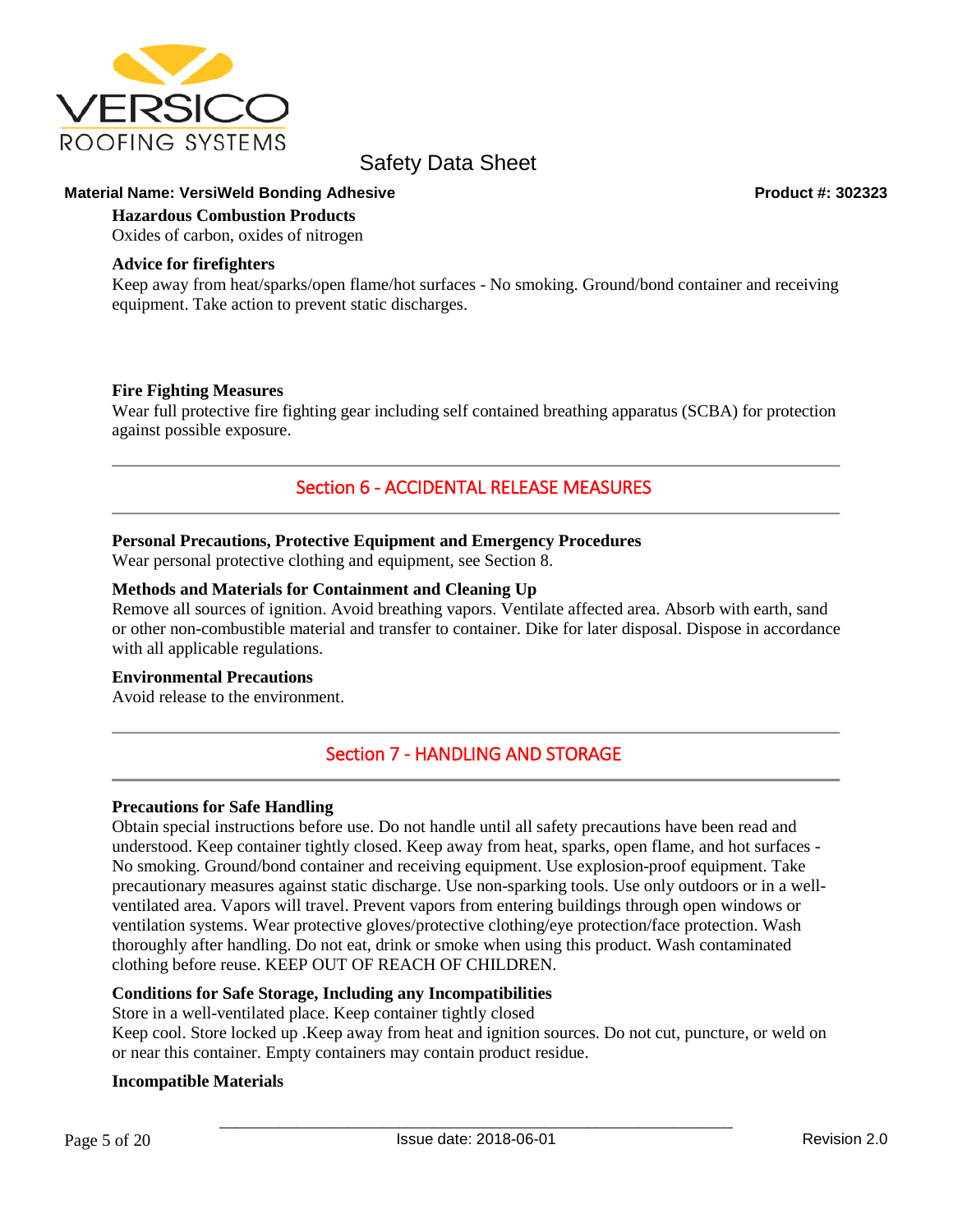

#### **Material Name: VersiWeld Bonding Adhesive Product #: 302323**

Acids, bases, strong oxidizing agents

# Section 8 - EXPOSURE CONTROLS / PERSONAL PROTECTION

### **Component Exposure Limits**

| <b>Styrene butadiene</b><br>polymer | Mixture                                                                                               |                                              |
|-------------------------------------|-------------------------------------------------------------------------------------------------------|----------------------------------------------|
| NIOSH:                              | 10 mg/m <sup>3</sup> TWA total dust; 5 mg/m <sup>3</sup> TWA respirable dust                          |                                              |
| OSHA (US):                          | 15 mg/m <sup>3</sup> TWA total dust; 5 mg/m <sup>3</sup> TWA respirable fraction                      |                                              |
| Mexico:                             | 10 mg/m <sup>3</sup> TWA LMPE-PPT                                                                     | 20 mg/m <sup>3</sup> STEL [LMPE-CT]          |
|                                     |                                                                                                       |                                              |
| <b>Magnesium</b> oxide              | 1309-48-4                                                                                             |                                              |
| ACGIH:                              | $10 \text{ mg/m}^3$ TWA inhalable fraction                                                            |                                              |
| NIOSH:                              | 750 mg/m <sup>3</sup> IDLH fume                                                                       |                                              |
| OSHA (US):                          | 15 mg/m <sup>3</sup> TWA fume, total particulate                                                      |                                              |
| Mexico:                             | $10 \text{ mg/m}^3$ TWA LMPE-PPT as Mg fume                                                           |                                              |
|                                     |                                                                                                       |                                              |
| Zinc oxide                          | 1314-13-2                                                                                             |                                              |
| ACGIH:                              | $2 \text{ mg/m}^3$ TWA respirable fraction                                                            | $10 \text{ mg/m}^3$ STEL respirable fraction |
| NIOSH:                              | 5 mg/m <sup>3</sup> TWA dust and fume                                                                 | $10 \text{ mg/m}^3$ STEL fume                |
|                                     | 15 mg/m <sup>3</sup> Ceiling dust                                                                     | 500 mg/m <sup>3</sup> IDLH                   |
| OSHA (US):                          | 5 mg/m <sup>3</sup> TWA fume; 15 mg/m3 TWA total dust; 5 mg/m <sup>3</sup> TWA respirable<br>fraction |                                              |
| Mexico:                             | 5 mg/m <sup>3</sup> TWA LMPE-PPT fume; 10 mg/m <sup>3</sup> TWA LMPE-PPT dust                         |                                              |
|                                     | 10 mg/m <sup>3</sup> STEL [LMPE-CT] fume                                                              |                                              |
|                                     |                                                                                                       |                                              |
| <b>Toluene</b>                      | 108-88-3                                                                                              |                                              |
| ACGIH:                              | 20 ppm TWA                                                                                            |                                              |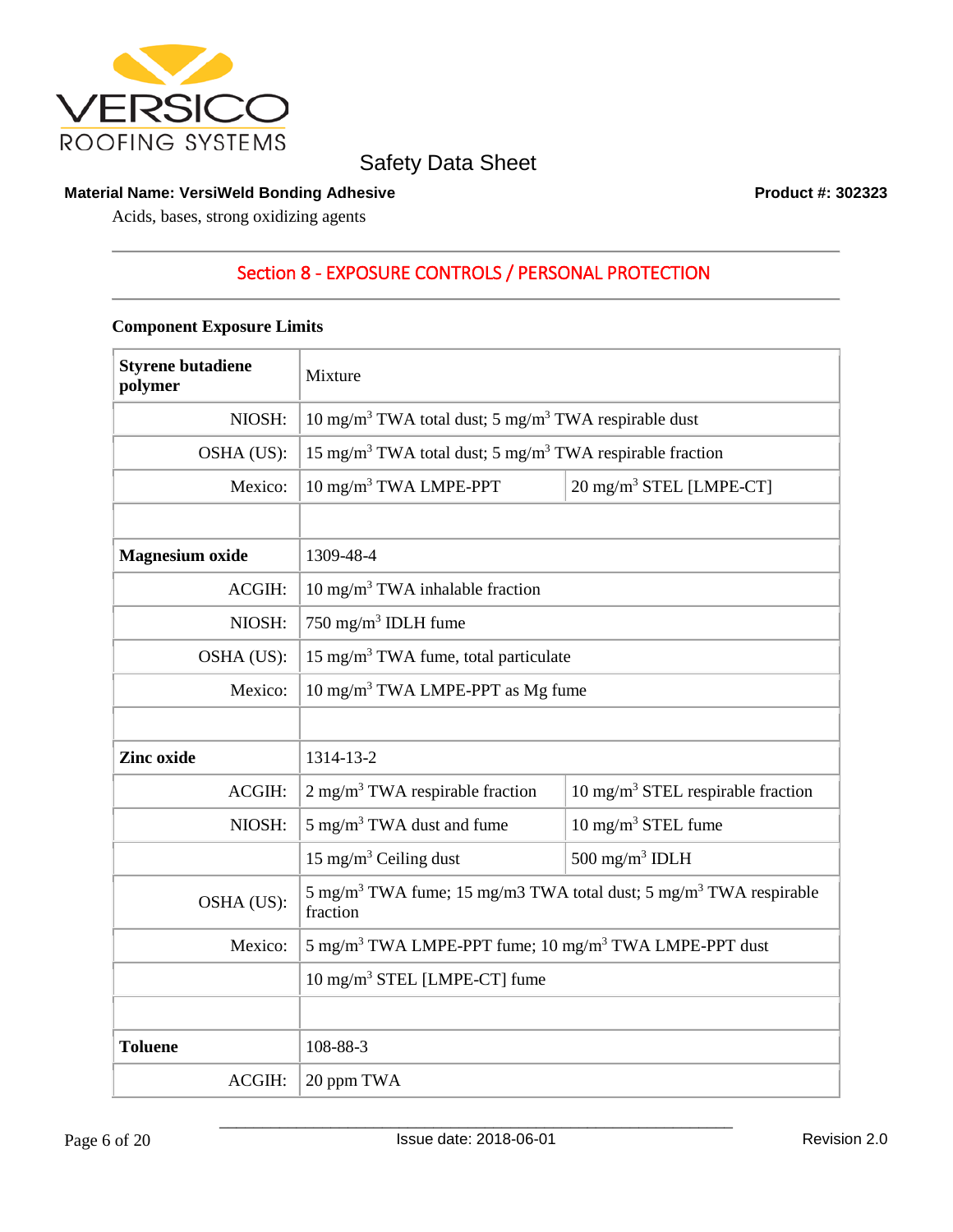

## **Material Name: VersiWeld Bonding Adhesive Product #: 302323 Product #: 302323**

| NIOSH:              | 100 ppm TWA; $375 \text{ mg/m}^3$ TWA                          | 150 ppm STEL; 560 mg/m <sup>3</sup> STEL                 |
|---------------------|----------------------------------------------------------------|----------------------------------------------------------|
|                     | 500 ppm IDLH                                                   |                                                          |
| Europe:             | 50 ppm TWA; $192 \text{ mg/m}^3$ TWA                           | 100 ppm STEL; 384 mg/m <sup>3</sup> STEL                 |
|                     | Possibility of significant uptake through the skin             |                                                          |
| OSHA (US):          | 200 ppm TWA                                                    | 300 ppm Ceiling                                          |
| Mexico:             | 50 ppm TWA LMPE-PPT; 188 mg/m <sup>3</sup> TWA LMPE-PPT        |                                                          |
|                     | Skin - potential for cutaneous absorption                      |                                                          |
|                     |                                                                |                                                          |
| <b>Acetone</b>      | $67 - 64 - 1$                                                  |                                                          |
| ACGIH:              | 250 ppm TWA                                                    | 500 ppm STEL                                             |
| NIOSH:              | 250 ppm TWA; 590 mg/m <sup>3</sup> TWA                         | 2500 ppm IDLH (10% LEL)                                  |
| Europe:             | 500 ppm TWA; 1210 mg/m <sup>3</sup> TWA                        |                                                          |
| OSHA (US):          | 1000 ppm TWA; 2400 mg/m <sup>3</sup> TWA                       |                                                          |
| Mexico:             | 1000 ppm TWA LMPE-PPT; 2400 mg/m <sup>3</sup> TWA LMPE-PPT     |                                                          |
|                     | 1260 ppm STEL [LMPE-CT]; 3000 mg/m <sup>3</sup> STEL [LMPE-CT] |                                                          |
|                     |                                                                |                                                          |
| <b>Xylene</b>       | 1330-20-7                                                      |                                                          |
| ACGIH:              | 100 ppm TWA                                                    | 150 ppm STEL                                             |
| Europe:             | 50 ppm TWA (pure); $221 \text{ mg/m}^3$<br>TWA (pure)          | 100 ppm STEL (pure); $442 \text{ mg/m}^3$<br>STEL (pure) |
|                     | Possibility of significant uptake through the skin             |                                                          |
| OSHA (US):          | 100 ppm TWA; $435 \text{ mg/m}^3$ TWA                          |                                                          |
| Mexico:             | 100 ppm TWA LMPE-PPT; 435 mg/m <sup>3</sup> TWA LMPE-PPT       |                                                          |
|                     | 150 ppm STEL [LMPE-CT]; 655 mg/m <sup>3</sup> STEL [LMPE-CT]   |                                                          |
|                     |                                                                |                                                          |
| <b>Ethylbenzene</b> | $100 - 41 - 4$                                                 |                                                          |
| ACGIH:              | 20 ppm TWA                                                     |                                                          |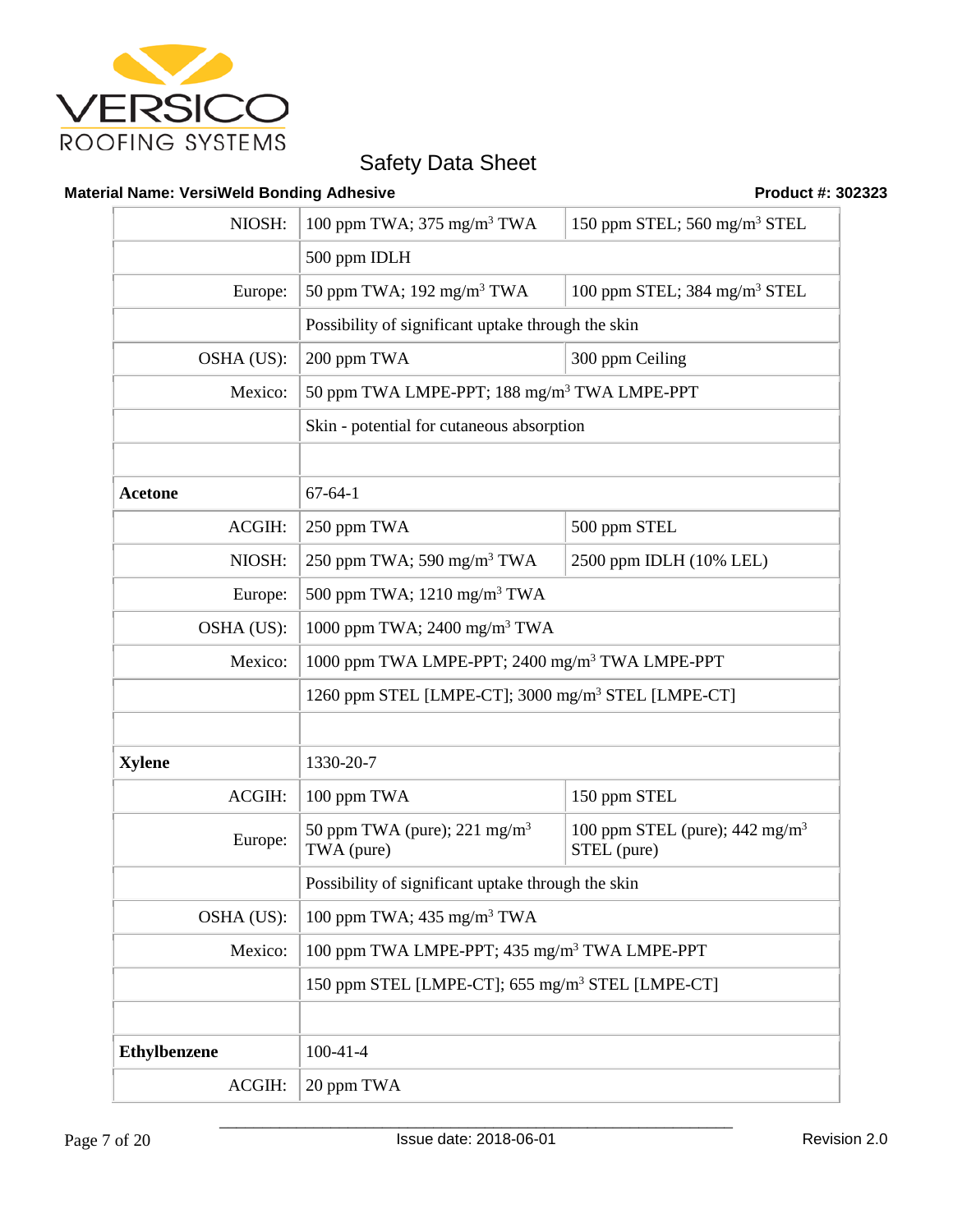

#### **Material Name: VersiWeld Bonding Adhesive Product #: 302323**

| NIOSH:     | 100 ppm TWA; $435 \text{ mg/m}^3$ TWA                        | 125 ppm STEL; $545 \text{ mg/m}^3$ STEL |
|------------|--------------------------------------------------------------|-----------------------------------------|
|            | 800 ppm IDLH (10% LEL)                                       |                                         |
| Europe:    | 100 ppm TWA; $442 \text{ mg/m}^3$ TWA                        | 200 ppm STEL; $884 \text{ mg/m}^3$ STEL |
|            | Possibility of significant uptake through the skin           |                                         |
| OSHA (US): | 100 ppm TWA; $435 \text{ mg/m}^3$ TWA                        |                                         |
| Mexico:    | 100 ppm TWA LMPE-PPT; 435 mg/m <sup>3</sup> TWA LMPE-PPT     |                                         |
|            | 125 ppm STEL [LMPE-CT]; 545 mg/m <sup>3</sup> STEL [LMPE-CT] |                                         |

#### **Biological limit value**

There are no biological limit values for any of this product's components.

#### **Engineering Controls**

Provide local exhaust ventilation system. Ensure compliance with applicable exposure limits.

#### **Individual Protection Measures, such as Personal Protective Equipment**

#### **Eye/face protection**

Wear chemical safety goggles with a faceshield to protect against skin and eye contact when appropriate.

#### **Skin Protection**

Wear work clothes with long sleeves. Wear protective shoes.

#### **Respiratory Protection**

A NIOSH approved air-purifying respirator with an appropriate cartridge or canister may be appropriate under certain circumstances where airborne concentrations are expected to exceed exposure limits.

### **Glove Recommendations**

Wear appropriate chemical resistant gloves.

# Section 9 - PHYSICAL AND CHEMICAL PROPERTIES

| Appearance                    | yellowish liquid                                | <b>Physical State</b>            | liquid                   |
|-------------------------------|-------------------------------------------------|----------------------------------|--------------------------|
| Odor                          | hydrocarbon                                     | <b>Color</b>                     | yellowish                |
| <b>Odor Threshold</b>         | Not available                                   | pH                               | Not available            |
| <b>Melting Point</b>          | $-95 - 47$ °C ( $-139$ --<br>53 $\mathrm{P}$ F) | <b>Boiling Point</b>             | 56 - 137 °C (133-279 °F) |
| <b>Freezing point</b>         | Not available                                   | <b>Evaporation Rate</b>          | 3.2                      |
| <b>Boiling Point</b><br>Range | Not available                                   | <b>Flammability</b> (solid, gas) | Not available            |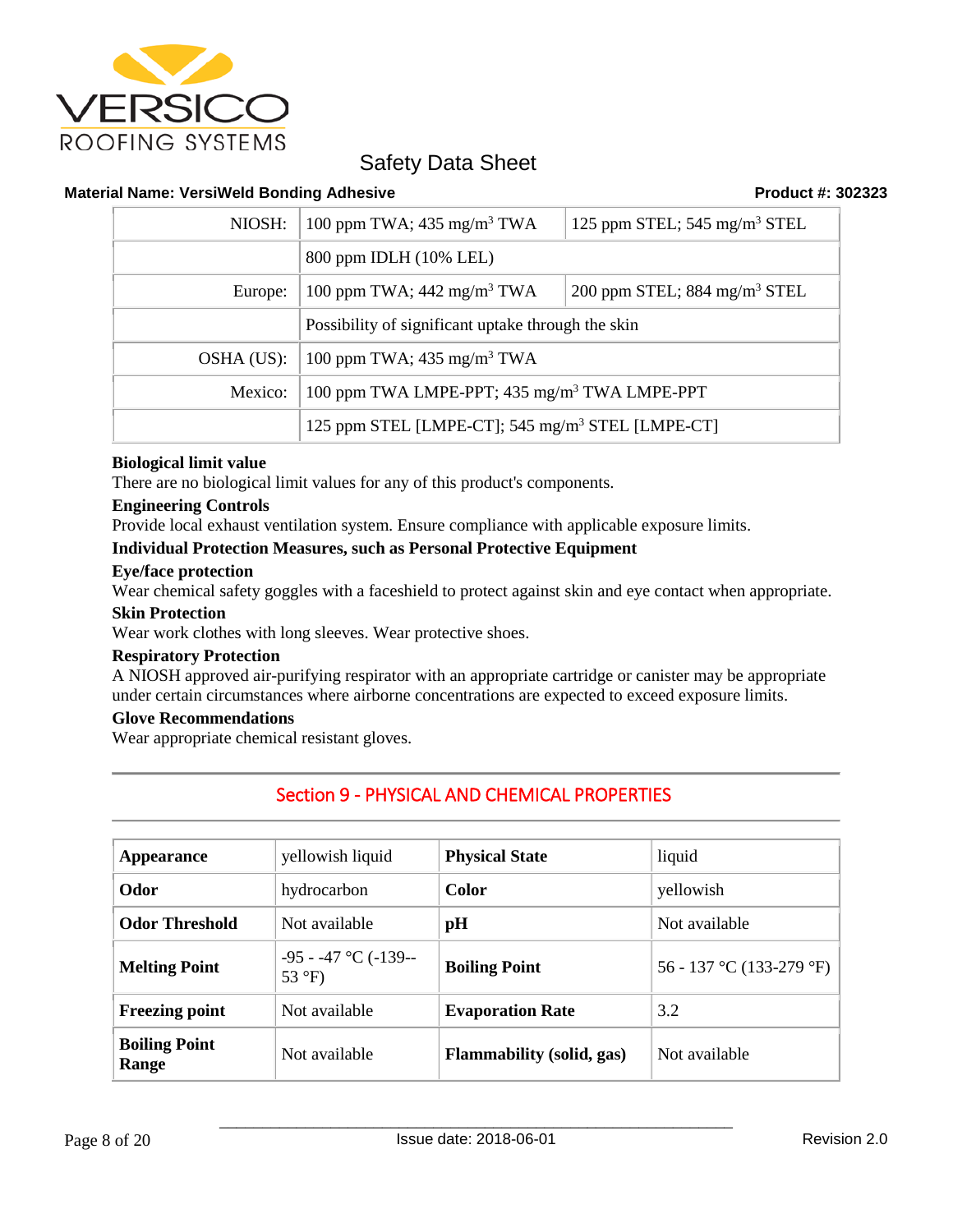

#### **Material Name: VersiWeld Bonding Adhesive Product #: 302323**

| <b>Autoignition</b>               | 230 °C (475 °F)    | <b>Flash Point</b>                                | $-20$ °C (-4 °F)    |
|-----------------------------------|--------------------|---------------------------------------------------|---------------------|
| <b>Lower Explosive</b><br>Limit   | 1 %                | <b>Decomposition</b>                              | Not available       |
| <b>Upper Explosive</b><br>Limit   | 12.8%              | <b>Vapor Pressure</b>                             | $54.1 \text{ mmHg}$ |
| <b>Vapor Density</b><br>$(air=1)$ | 3.2                | <b>Specific Gravity (water=1)</b>                 | Not available       |
| <b>Water Solubility</b>           | Negligible         | <b>Partition coefficient: n-</b><br>octanol/water | Not available       |
| <b>Viscosity</b>                  | $2500$ cps         | <b>Solubility (Other)</b>                         | Hydrocarbons        |
| <b>Density</b>                    | $0.849$ (relative) | <b>VOC</b>                                        | $670$ g/L           |

#### **Other Information**

No additional information available.

# Section 10 - STABILITY AND REACTIVITY

#### **Reactivity**

No reactivity hazard is expected.

# **Chemical Stability**

Stable under normal conditions of use.

## **Possibility of Hazardous Reactions**

Hazardous polymerization will not occur.

## **Conditions to Avoid**

Avoid heat, flames, sparks and other sources of ignition. Avoid contact with incompatible materials.

#### **Incompatible Materials** Acids, bases, strong oxidizing agents

**Hazardous decomposition products** Oxides of carbon, oxides of nitrogen

# Section 11 - TOXICOLOGICAL INFORMATION

#### **Information on Likely Routes of Exposure**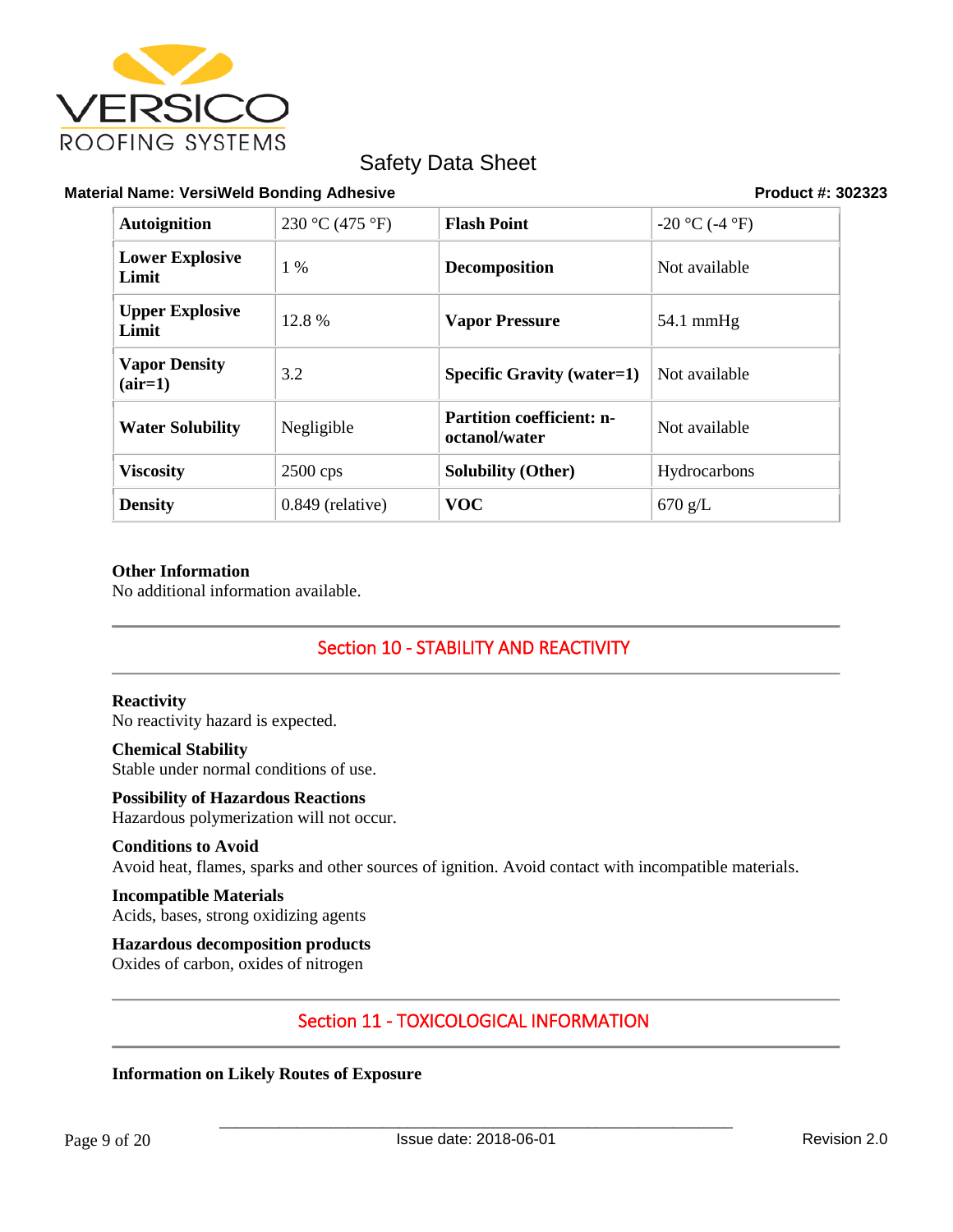

#### **Material Name: VersiWeld Bonding Adhesive Product #: 302323**

#### **Inhalation**

May cause drowsiness or dizziness. May cause respiratory irritation.

#### **Skin Contact**

Causes skin irritation. May cause allergic skin reaction.

#### **Eye Contact**

Causes serious eye irritation.

#### **Ingestion**

May be fatal if swallowed and enters airways. May cause gastrointestinal irritation.

#### **Acute and Chronic Toxicity**

#### **Component Analysis - LD50/LC50**

The components of this material have been reviewed in various sources and the following selected endpoints are published: Polychloroprene (Mixture) Oral LD50 Rat 20000 mg/kg

Styrene butadiene polymer (Mixture) Oral LD50 Rat 6450 mg/kg

Chlorinated polypropylene (Mixture) Oral LD50 Rat 5000 mg/kg

Polyphenol antioxidant (Trade Secret) Oral LD50 Rat >5000 mg/kg Dermal LD50 Rabbit >5000 mg/kg Inhalation LC50 Rat >165 mg/L 1 h

Magnesium oxide (1309-48-4) Oral LD50 Rat >5000 mg/kg

Zinc oxide (1314-13-2) Oral LD50 Rat >15000 mg/kg Inhalation LC50 Rat >5.7 mg/L

Toluene (108-88-3) Oral LD50 Rat >7000 mg/kg Dermal LD50 Rabbit 12 - 14 g/kg Inhalation LC50 Rat 30 - 35 mg/L

Solvent naphtha, petroleum, light aliphatic (64742-89-8) Oral LD50 Rat >2000 mg/kg Dermal LD50 Rat >2000 mg/kg Inhalation LC50 Rat >5000 ppm 1 hr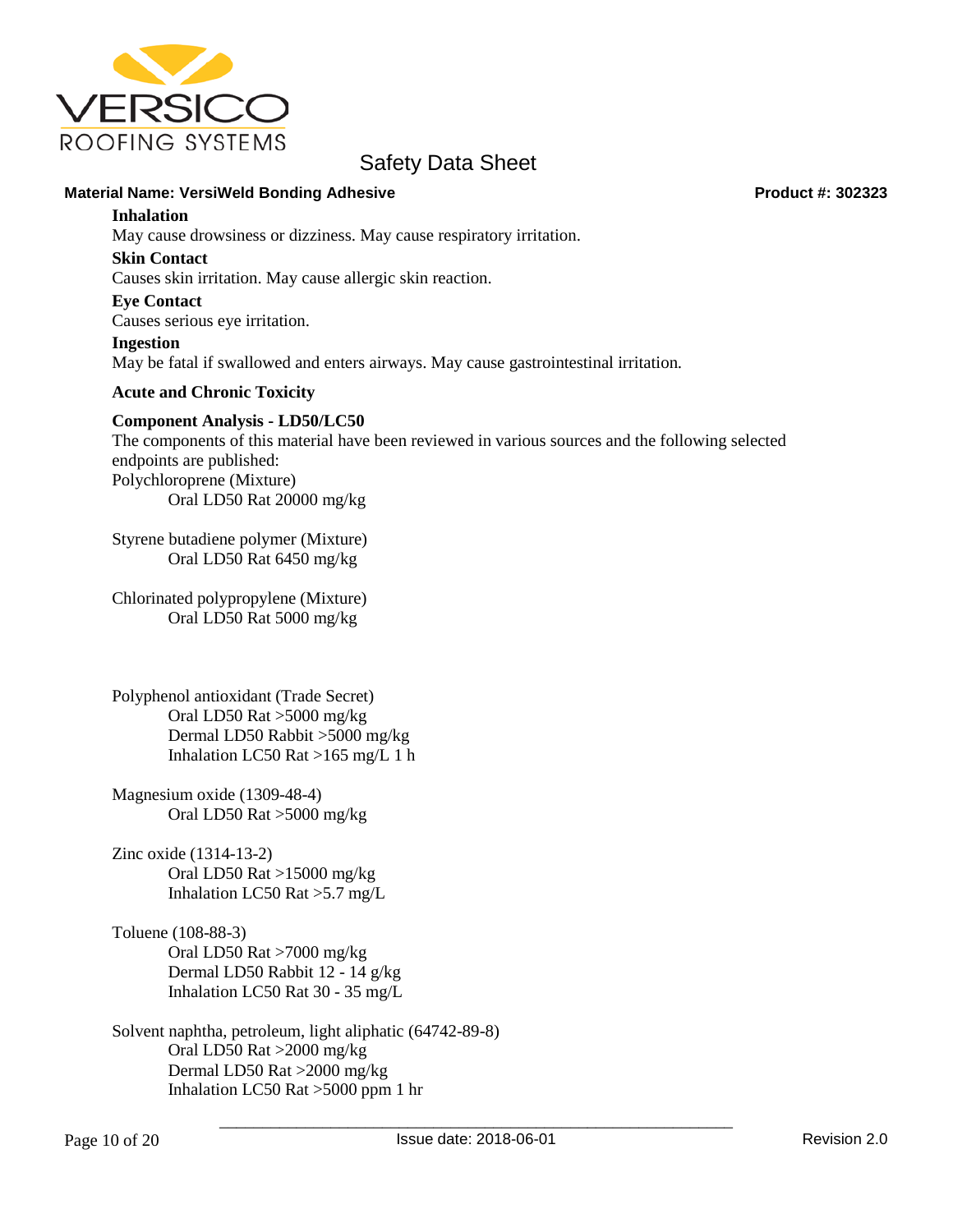

#### **Material Name: VersiWeld Bonding Adhesive Product #: 302323**

Acetone (67-64-1)

Oral LD50 Rat 5800 mg/kg Dermal LD50 Guinea pig >7246 mg/kg Inhalation LC50 Rat 32000 ppm 4 h

Xylene (1330-20-7) Oral LD50 Rat 4300 mg/kg Dermal LD50 Rabbit >2000 mg/kg Inhalation LC50 Rat 29.08 mg/L 4 h

Ethylbenzene (100-41-4) Oral LD50 Rat 3500 mg/kg Dermal LD50 Rabbit 15400 mg/kg Inhalation LC50 Rat 4000 ppm 4 hr

#### **Immediate Effects**

May be fatal if swallowed and enters airways. Cause skin irritation. Causes serious eye irritation. May cause allergic skin reaction. Causes damage to central nervous system, kidneys, liver, and respiratory system. May cause drowsiness or dizziness.

#### **Delayed Effects**

Suspected of causing cancer. May damage fertility or the unborn child. Causes damage to organs through prolonged or repeated exposure: central nervous system, respiratory system, blood, liver.

#### **Irritation/Corrosivity Data**

Causes skin irritation. Causes serious eye irritation.

#### **Respiratory Sensitization**

No data available.

#### **Dermal Sensitization**

May cause allergic skin reaction.

#### **Component Carcinogenicity**

| Polychloroprene | Mixture                                                               |
|-----------------|-----------------------------------------------------------------------|
| IARC:           | Supplement 7 [1987]; Monograph 19 [1979] (Group 3 (not classifiable)) |
|                 |                                                                       |
| Magnesium oxide | 1309-48-4                                                             |
| <b>ACGIH:</b>   | A4 - Not Classifiable as a Human Carcinogen                           |
|                 |                                                                       |
| <b>Toluene</b>  | 108-88-3                                                              |
| ACGIH:          | A4 - Not Classifiable as a Human Carcinogen                           |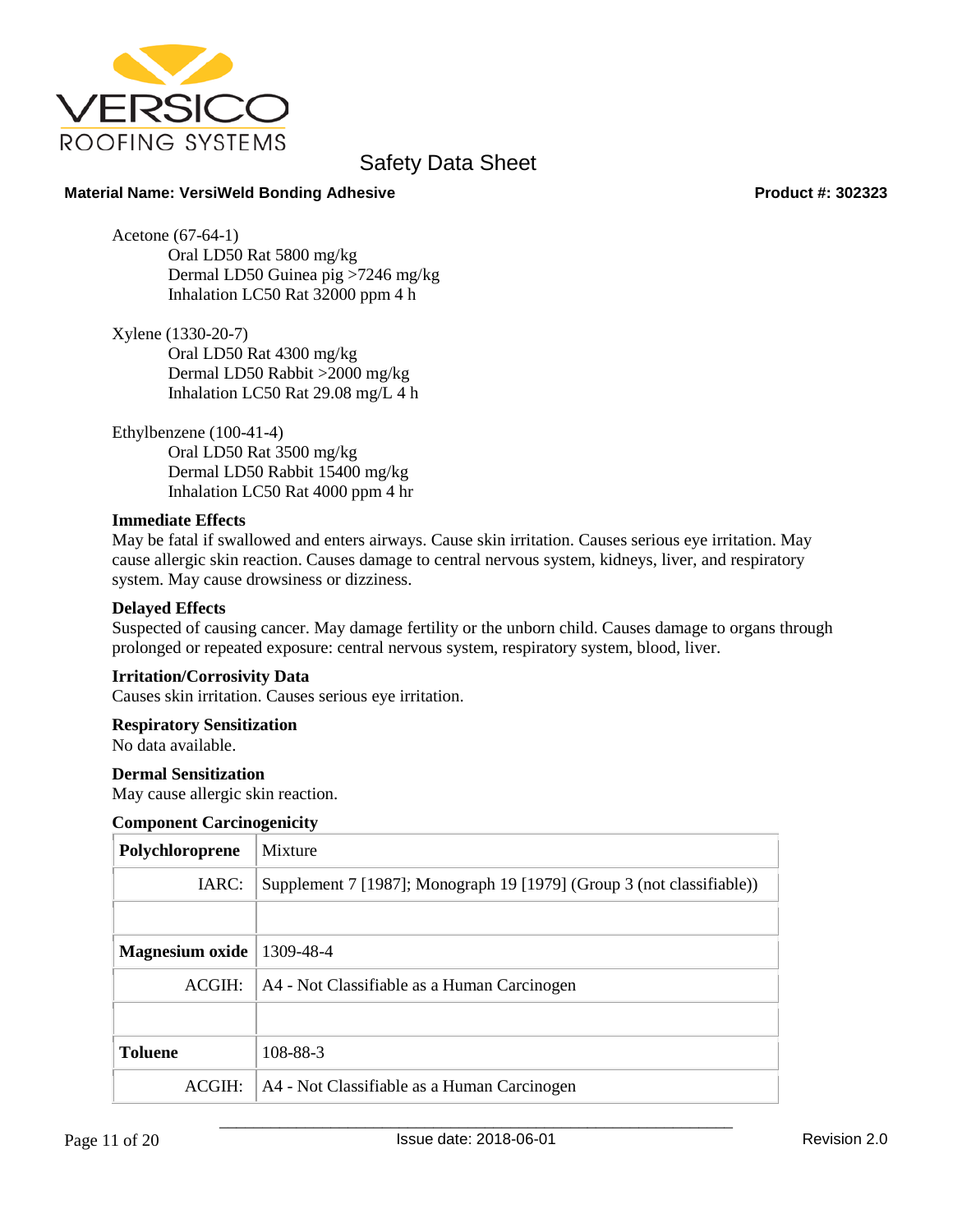

#### **Material Name: VersiWeld Bonding Adhesive Product #: 302323**

| IARC:               | Monograph 71 [1999]; Monograph 47 [1989] (Group 3 (not classifiable)) |
|---------------------|-----------------------------------------------------------------------|
|                     |                                                                       |
| Acetone             | $67-64-1$                                                             |
| <b>ACGIH:</b>       | A4 - Not Classifiable as a Human Carcinogen                           |
|                     |                                                                       |
| <b>Xylene</b>       | 1330-20-7                                                             |
| <b>ACGIH:</b>       | A4 - Not Classifiable as a Human Carcinogen                           |
| IARC:               | Monograph 71 [1999]; Monograph 47 [1989] (Group 3 (not classifiable)) |
|                     |                                                                       |
| <b>Ethylbenzene</b> | $100-41-4$                                                            |
| ACGIH:              | A3 - Confirmed Animal Carcinogen with Unknown Relevance to Humans     |
| IARC:               | Monograph 77 [2000] (Group 2B (possibly carcinogenic to humans))      |
| DFG:                | Category 4 (no significant contribution to human cancer)              |
| OSHA:               | Present                                                               |

#### **Germ Cell Mutagenicity**

No data available.

#### **Reproductive Toxicity**

May damage fertility or the unborn child.

## **Specific Target Organ Toxicity - Single Exposure** central nervous system, liver, respiratory system, kidneys

**Specific Target Organ Toxicity - Repeated Exposure** central nervous system, liver, respiratory system, blood

**Aspiration hazard** May be fatal if swallowed and enters airways.

**Medical Conditions Aggravated by Exposure** May cause allergic skin reaction. Aspiration into the lungs may cause chemical pneumonitis.

#### **Additional Data**

No additional information available.

# Section 12 - ECOLOGICAL INFORMATION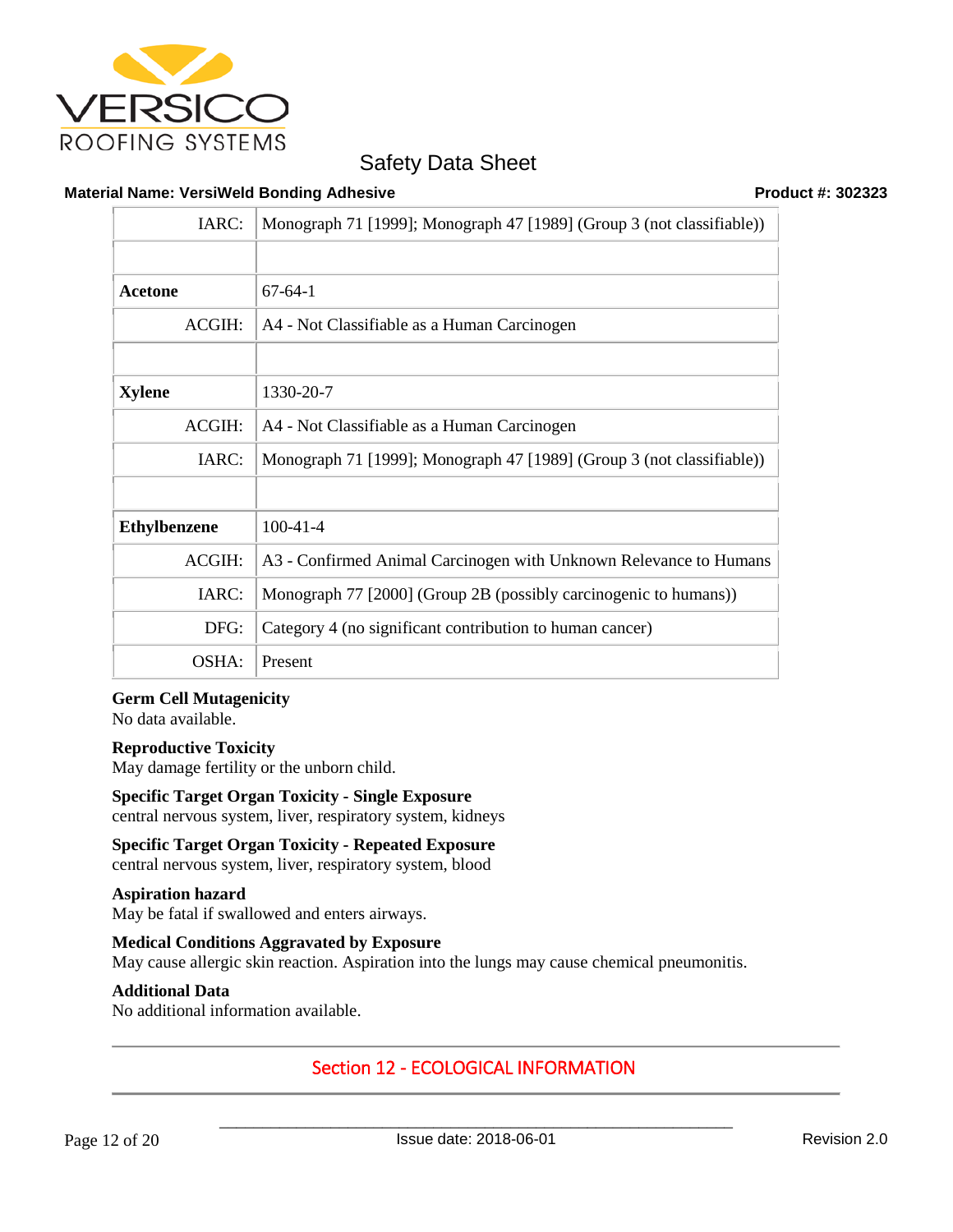

## **Material Name: VersiWeld Bonding Adhesive Product #: 302323**

#### **Ecotoxicity**

Avoid release to the environment.

### **Component Analysis - Aquatic Toxicity**

| <b>Polyphenol antioxidant</b>                  | <b>Trade Secret</b>                                                                                                                                                                                                                                                                                                                                                                                                                                                                                                                                     |
|------------------------------------------------|---------------------------------------------------------------------------------------------------------------------------------------------------------------------------------------------------------------------------------------------------------------------------------------------------------------------------------------------------------------------------------------------------------------------------------------------------------------------------------------------------------------------------------------------------------|
| Fish:                                          | LC50 96 h Oncorhynchus mykiss $>0.2$ mg/L [semi-static]                                                                                                                                                                                                                                                                                                                                                                                                                                                                                                 |
| Algae:                                         | EC50 72 h Pseudokirchneriella subcapitata > 0.2 mg/L IUCLID                                                                                                                                                                                                                                                                                                                                                                                                                                                                                             |
| Invertebrate:                                  | EC50 48 h Daphnia magna > 0.2 mg/L IUCLID                                                                                                                                                                                                                                                                                                                                                                                                                                                                                                               |
|                                                |                                                                                                                                                                                                                                                                                                                                                                                                                                                                                                                                                         |
| <b>Toluene</b>                                 | 108-88-3                                                                                                                                                                                                                                                                                                                                                                                                                                                                                                                                                |
| Fish:                                          | LC50 96 h Pimephales promelas 15.22 - 19.05 mg/L [flow-through] (1<br>day old); LC50 96 h Pimephales promelas 12.6 mg/L [static];<br>LC50 96 h Oncorhynchus mykiss 5.89 - 7.81 mg/L [flow-through];<br>LC50 96 h Oncorhynchus mykiss 14.1 - 17.16 mg/L [static];<br>LC50 96 h Oncorhynchus mykiss 5.8 mg/L [semi-static];<br>LC50 96 h Lepomis macrochirus 11 - 15 mg/L [static];<br>LC50 96 h Oryzias latipes 54 mg/L [static];<br>LC50 96 h Poecilia reticulata 28.2 mg/L [semi-static];<br>LC50 96 h Poecilia reticulata 50.87 - 70.34 mg/L [static] |
| Algae:                                         | EC50 96 h Pseudokirchneriella subcapitata >433 mg/L IUCLID;<br>EC50 72 h Pseudokirchneriella subcapitata 12.5 mg/L [static] EPA                                                                                                                                                                                                                                                                                                                                                                                                                         |
| Invertebrate:                                  | EC50 48 h Daphnia magna 5.46 - 9.83 mg/L [static] EPA; EC50 48 h<br>Daphnia magna 11.5 mg/L IUCLID                                                                                                                                                                                                                                                                                                                                                                                                                                                      |
|                                                |                                                                                                                                                                                                                                                                                                                                                                                                                                                                                                                                                         |
| Solvent naphtha,<br>petroleum, light aliphatic | 64742-89-8                                                                                                                                                                                                                                                                                                                                                                                                                                                                                                                                              |
| Algae:                                         | EC50 72 h Pseudokirchneriella subcapitata 4700 mg/L IUCLID                                                                                                                                                                                                                                                                                                                                                                                                                                                                                              |
|                                                |                                                                                                                                                                                                                                                                                                                                                                                                                                                                                                                                                         |
| <b>Acetone</b>                                 | $67 - 64 - 1$                                                                                                                                                                                                                                                                                                                                                                                                                                                                                                                                           |
| Fish:                                          | LC50 96 h Oncorhynchus mykiss 4.74 - 6.33 mL/L;<br>LC50 96 h Pimephales promelas 6210 - 8120 mg/L [static];<br>LC50 96 h Lepomis macrochirus 8300 mg/L                                                                                                                                                                                                                                                                                                                                                                                                  |
| Invertebrate:                                  | EC50 48 h Daphnia magna 10294 - 17704 mg/L [static] EPA;<br>EC50 48 h Daphnia magna 12600 - 12700 mg/L IUCLID                                                                                                                                                                                                                                                                                                                                                                                                                                           |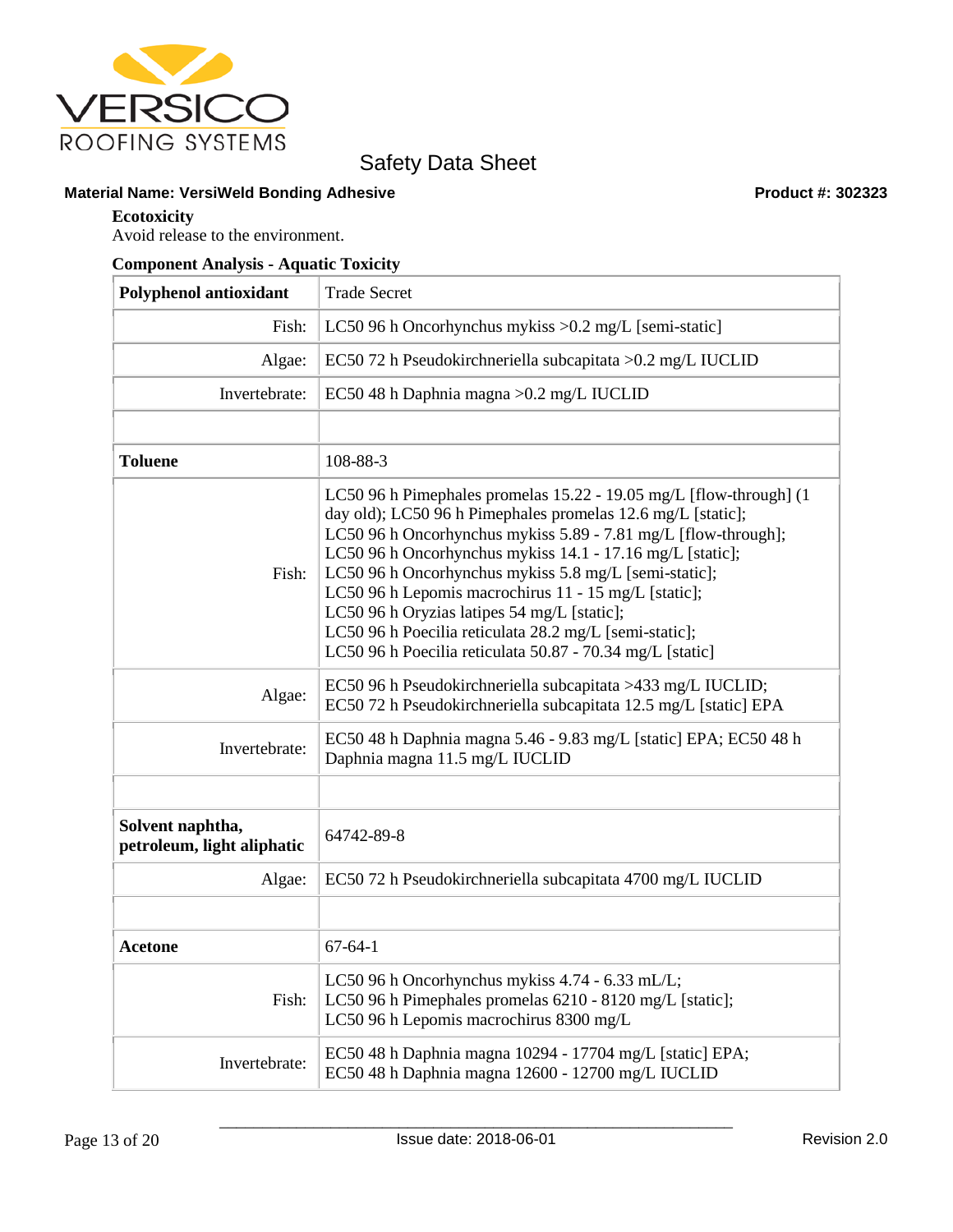

#### **Material Name: VersiWeld Bonding Adhesive Product #: 302323**

| 1330-20-7                                                                                                                                                                                                                                                                                                                                                                                                                                                                                                                                                                  |
|----------------------------------------------------------------------------------------------------------------------------------------------------------------------------------------------------------------------------------------------------------------------------------------------------------------------------------------------------------------------------------------------------------------------------------------------------------------------------------------------------------------------------------------------------------------------------|
| LC50 96 h Pimephales promelas 13.4 mg/L [flow-through];<br>LC50 96 h Oncorhynchus mykiss 2.661 - 4.093 mg/L [static];<br>LC50 96 h Oncorhynchus mykiss 13.5 - 17.3 mg/L;<br>LC50 96 h Lepomis macrochirus 13.1 - 16.5 mg/L [flow-through];<br>LC50 96 h Lepomis macrochirus 19 mg/L; LC50 96 h Lepomis<br>macrochirus 7.711 - 9.591 mg/L [static];<br>LC50 96 h Pimephales promelas 23.53 - 29.97 mg/L [static];<br>LC50 96 h Cyprinus carpio 780 mg/L [semi-static];<br>LC50 96 h Cyprinus carpio >780 mg/L; LC50 96 h Poecilia reticulata<br>30.26 - 40.75 mg/L [static] |
| EC50 48 h water flea 3.82 mg/L; LC50 48 h Gammarus lacustris 0.6<br>mg/L                                                                                                                                                                                                                                                                                                                                                                                                                                                                                                   |
|                                                                                                                                                                                                                                                                                                                                                                                                                                                                                                                                                                            |
| $100-41-4$                                                                                                                                                                                                                                                                                                                                                                                                                                                                                                                                                                 |
| LC50 96 h Oncorhynchus mykiss 11 - 18 mg/L [static];<br>LC50 96 h Oncorhynchus mykiss 4.2 mg/L [semi-static];<br>LC50 96 h Pimephales promelas 7.55 - 11 mg/L [flow-through];<br>LC50 96 h Lepomis macrochirus 32 mg/L [static];<br>LC50 96 h Pimephales promelas 9.1 - 15.6 mg/L [static];<br>LC50 96 h Poecilia reticulata 9.6 mg/L [static]                                                                                                                                                                                                                             |
| EC50 72 h Pseudokirchneriella subcapitata 4.6 mg/L IUCLID;<br>EC50 96 h Pseudokirchneriella subcapitata >438 mg/L IUCLID;<br>EC50 72 h Pseudokirchneriella subcapitata 2.6 - 11.3 mg/L [static] EPA;<br>EC50 96 h Pseudokirchneriella subcapitata 1.7 - 7.6 mg/L [static] EPA                                                                                                                                                                                                                                                                                              |
| EC50 48 h Daphnia magna 1.8 - 2.4 mg/L IUCLID                                                                                                                                                                                                                                                                                                                                                                                                                                                                                                                              |
|                                                                                                                                                                                                                                                                                                                                                                                                                                                                                                                                                                            |

#### **Persistence and Degradability**

No information available for the product.

#### **Bioaccumulative Potential**

No information available for the product.

#### **Mobility**

No information available for the product.

#### **Other Toxicity**

No additional information available.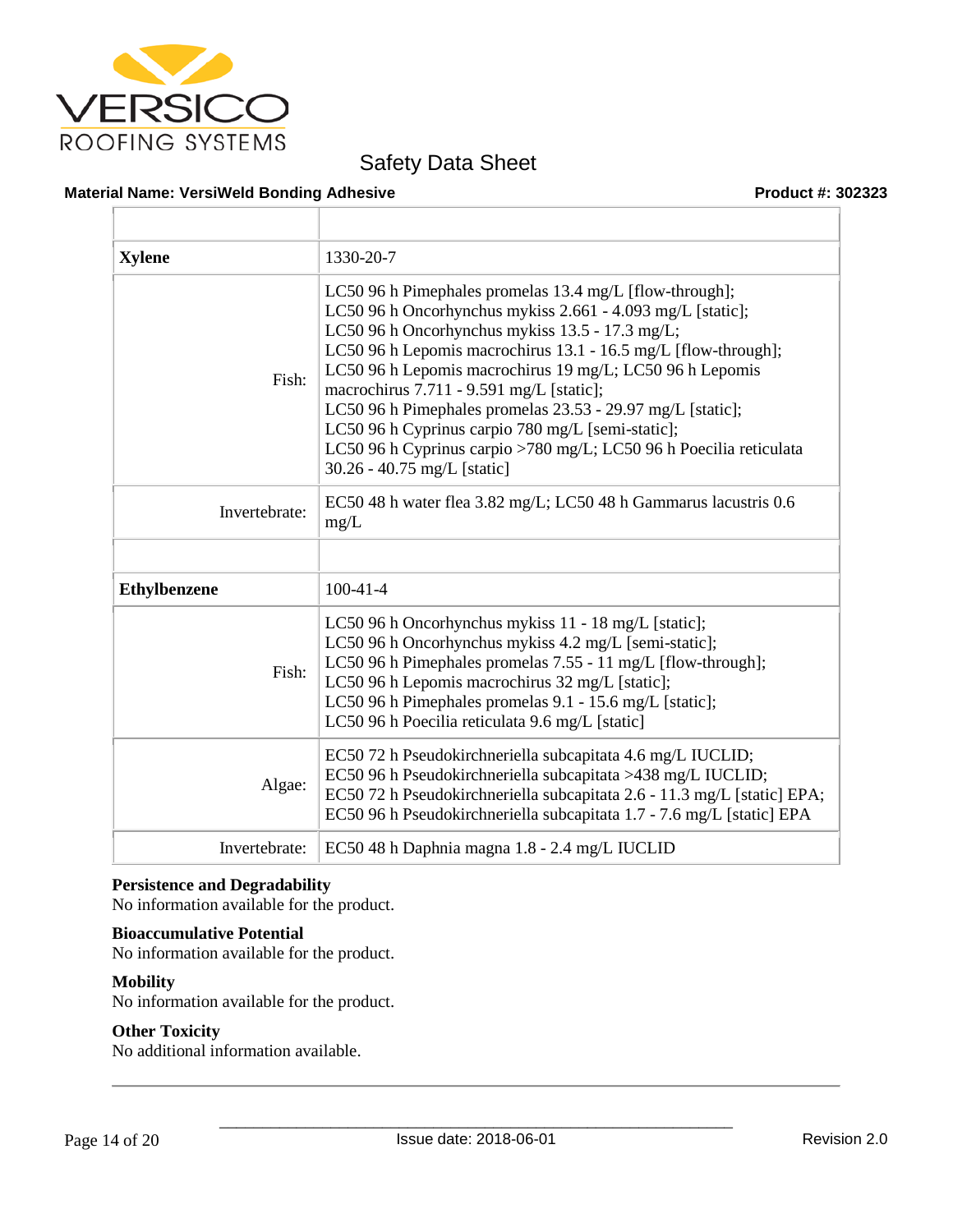

#### **Material Name: VersiWeld Bonding Adhesive Product #: 302323**

## Section 13 - DISPOSAL CONSIDERATIONS

#### **Disposal Methods**

Dispose of contents/container in accordance with local/regional/national/international regulations.

## Section 14 - TRANSPORT INFORMATION

**US DOT Information: Shipping Name:**Adhesives **Hazard Class:** 3 **UN/NA #:** UN1133 **Packing Group:** II **Required Label(s):** 3 **Additional information:** Special Provisions (172.102): 149, B52, IB2, T4, TP1, TP8

**IATA Information: UN#:** UN1133

**IMDG Information: UN#:** UN1133

**TDG Information: UN#:** UN1133

# Section 15 - REGULATORY INFORMATION

#### **U.S. Federal Regulations**

This material contains one or more of the following chemicals required to be identified under SARA Section 302 (40 CFR 355 Appendix A), SARA Section 313 (40 CFR 372.65), CERCLA (40 CFR 302.4), TSCA 12(b), and/or require an OSHA process safety plan.

| <b>Toluene</b> | 108-88-3                           |
|----------------|------------------------------------|
| $SARA$ 313:    | 1 % de minimis concentration       |
| CERCLA:        | 1000 lb final RQ; 454 kg final RQ  |
| Acetone        | 67-64-1                            |
| CERCLA:        | 5000 lb final RQ; 2270 kg final RQ |
| <b>Xylene</b>  | 1330-20-7                          |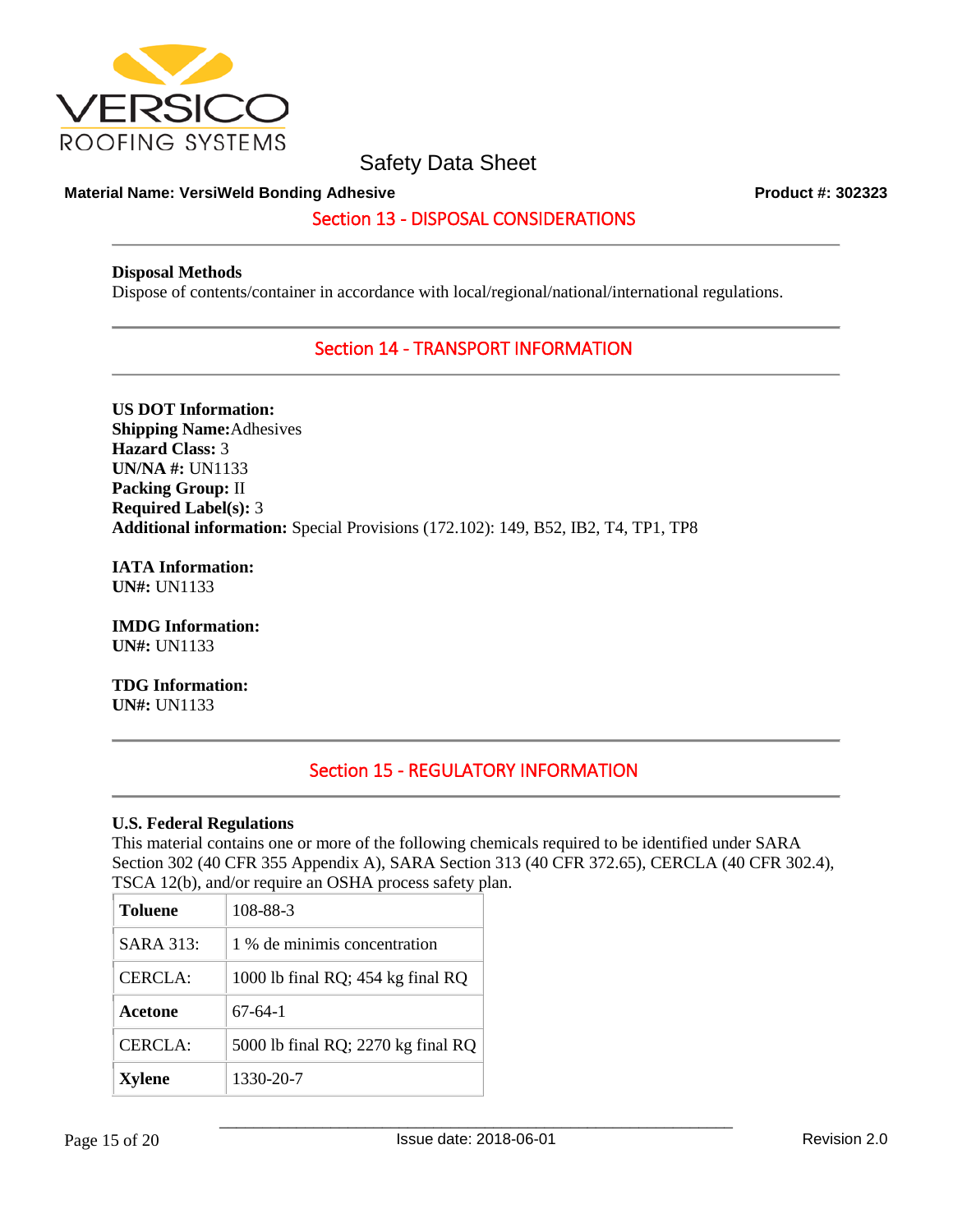

#### **Material Name: VersiWeld Bonding Adhesive Product #: 302323**

| SARA 313:           | 1 % de minimis concentration      |
|---------------------|-----------------------------------|
| CERCLA:             | 100 lb final RQ; 45.4 kg final RQ |
| <b>Ethylbenzene</b> | $100 - 41 - 4$                    |
| SARA 313:           | 0.1 % de minimis concentration    |
| CERCLA:             | 1000 lb final RQ; 454 kg final RQ |

### **SARA Section 311/312 (40 CFR 370 Subparts B and C) Acute Health:** Yes **Chronic Health:** Yes **Fire:** Yes **Pressure:** No **Reactivity:** No

#### **U.S. State Regulations**

The following components appear on one or more of the following state hazardous substances lists:

| Component                 | CAS            | CA             | <b>MA</b> | <b>MN</b> | NJ  | <b>PA</b>  |
|---------------------------|----------------|----------------|-----------|-----------|-----|------------|
| Styrene butadiene polymer | Mixture        | N <sub>0</sub> | Yes       | Yes       | Yes | Yes        |
| Magnesium oxide           | 1309-48-4      | Yes            | Yes       | Yes       | Yes | <b>Yes</b> |
| Zinc oxide                | 1314-13-2      | Yes            | Yes       | Yes       | Yes | Yes        |
| Toluene                   | 108-88-3       | Yes            | Yes       | Yes       | Yes | Yes        |
| Acetone                   | $67-64-1$      | Yes            | Yes       | Yes       | Yes | Yes        |
| Xylene                    | 1330-20-7      | Yes            | Yes       | Yes       | Yes | Yes        |
| Ethylbenzene              | $100 - 41 - 4$ | Yes            | Yes       | Yes       | Yes | Yes        |

### **The following statement(s) are provided under the California Safe Drinking Water and Toxic Enforcement Act of 1986 (Proposition 65):**

WARNING! This product contains a chemical known to the state of California to cause cancer WARNING! This product contains a chemical known to the state of California to cause reproductive/developmental effects

| Toluene                    | 108-88-3                         |
|----------------------------|----------------------------------|
| Repro/Dev. Tox $\parallel$ | developmental toxicity, 1/1/1991 |
| Ethylbenzene               | $100 - 41 - 4$                   |
| Carc:                      | carcinogen, 6/11/2004            |

## **Canadian WHMIS Ingredient Disclosure List (IDL)**

Components of this material have been checked against the Canadian WHMIS Ingredients Disclosure List. The List is composed of chemicals which must be identified on MSDSs if they are included in products which meet WHMIS criteria specified in the Controlled Products Regulations and are present above the threshold limits listed on the IDL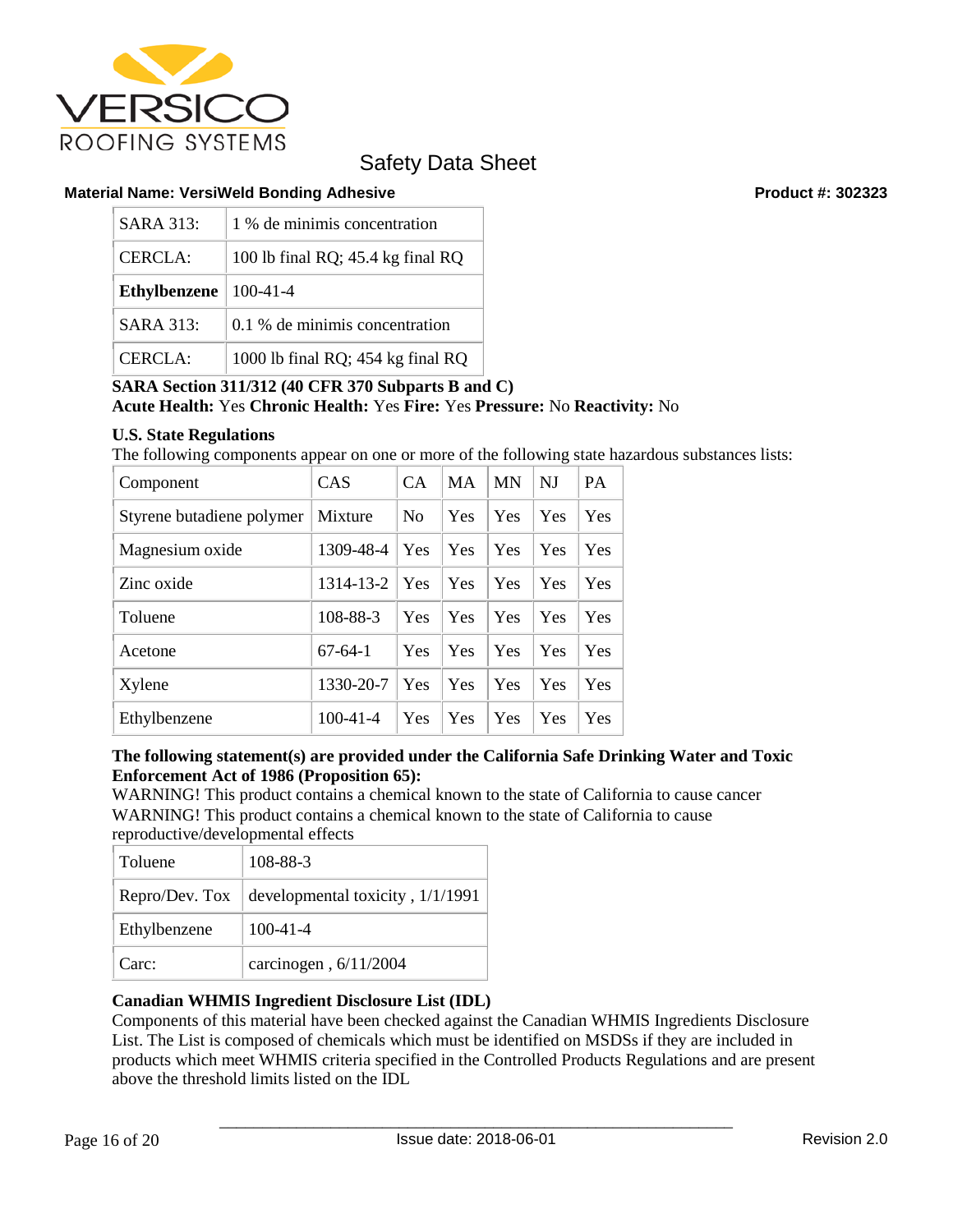

### **Material Name: VersiWeld Bonding Adhesive Product #: 302323**

| <b>Magnesium oxide</b> | 1309-48-4      |
|------------------------|----------------|
|                        | $1\%$          |
| Zinc oxide             | 1314-13-2      |
|                        | $1\%$          |
| <b>Toluene</b>         | 108-88-3       |
|                        | 1 %            |
| <b>Acetone</b>         | $67-64-1$      |
|                        | $1\%$          |
| <b>Ethylbenzene</b>    | $100 - 41 - 4$ |
|                        | $0.1\%$        |

## **Component Analysis - Inventory**

Polychloroprene (Mixture)

| <b>US</b>  | CA                             | EU | AU | PH | $JP -$<br><b>ENCS</b> | $JP -$<br><b>ISHL</b> | $KR -$<br><b>KECI/KECL</b> | $KR -$<br><b>TCCA</b> | <b>CN</b> | NZ        | MX  |
|------------|--------------------------------|----|----|----|-----------------------|-----------------------|----------------------------|-----------------------|-----------|-----------|-----|
| $Yes \mid$ | $ DSL $ No $ Yes $ Yes $ Yes $ |    |    |    |                       | No                    | Yes                        | No                    |           | Yes   Yes | Yes |

# Styrene butadiene polymer (Mixture)

| <b>US</b> | CA          | EU                              | AU | PH | $JP -$<br><b>ENCS</b> | $JP -$<br><b>ISHL</b> | $KR -$<br><b>KECI/KECL</b> | $KR -$<br><b>TCCA</b> | CN | NZ        | MX  |
|-----------|-------------|---------------------------------|----|----|-----------------------|-----------------------|----------------------------|-----------------------|----|-----------|-----|
|           | $Yes$   NSL | $ $ EIN $ $ Yes $ $ Yes $ $ Yes |    |    |                       | N <sub>o</sub>        | Yes                        | No                    |    | Yes   Yes | Yes |

## Chlorinated polypropylene (Mixture)

| <b>US</b> | СA                                        | EU | AU | PH | <b>ENCS</b> | JP<br><b>ISHL</b> | $KR -$<br><b>KECI/KECL</b> | $KR -$<br><b>TCCA</b> | <b>CN</b>  | NZ  | <b>MX</b> |
|-----------|-------------------------------------------|----|----|----|-------------|-------------------|----------------------------|-----------------------|------------|-----|-----------|
|           | $\gamma$ Yes   DSL   No   Yes   Yes   Yes |    |    |    |             | No                | Yes                        | No                    | $Yes \mid$ | Yes | No        |

## Polyphenol antioxidant (Trade Secret)

| <b>US</b> | CA         | EU                 | AU | PH | $JP -$<br><b>ENCS</b> | $JP -$<br><b>ISHL</b> | $KR -$<br><b>KECI/KECL</b> | $KR -$<br><b>TCCA</b> | <b>CN</b>  | <b>NZ</b> | <b>MX</b> |
|-----------|------------|--------------------|----|----|-----------------------|-----------------------|----------------------------|-----------------------|------------|-----------|-----------|
| Yes       | <b>DSL</b> | $ ENN Yes Yes Yes$ |    |    |                       | No                    | Yes                        | No                    | $Yes \mid$ | Yes       | No        |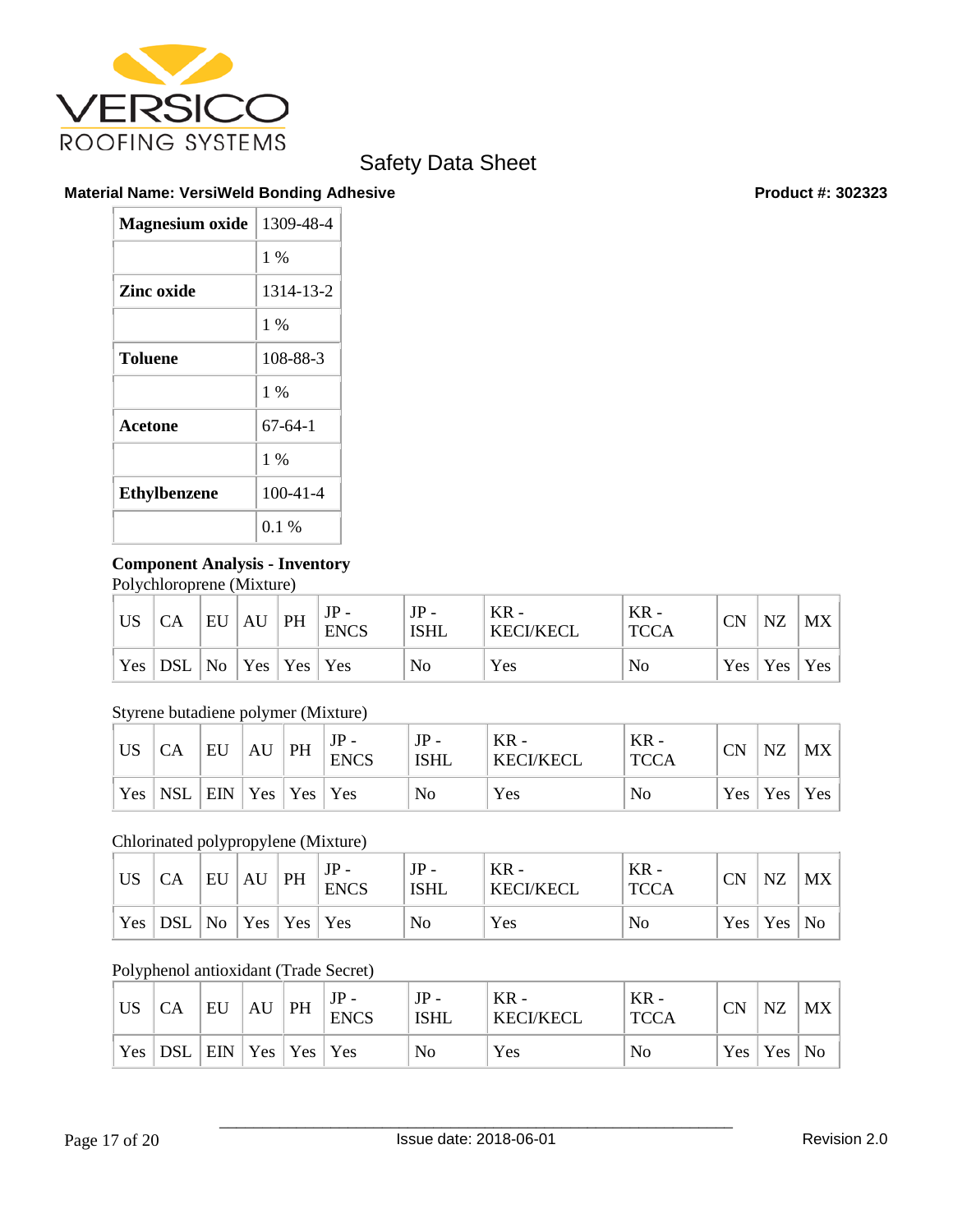

#### **Material Name: VersiWeld Bonding Adhesive Product #: 302323**

### Magnesium oxide (1309-48-4)

| <b>US</b> |     | EU                              | AU | PH | <b>ENCS</b> | $JP -$<br><b>ISHL</b> | $KR -$<br><b>KECI/KECL</b> | $KR -$<br><b>TCCA</b> | CΝ | NZ        | MX  |
|-----------|-----|---------------------------------|----|----|-------------|-----------------------|----------------------------|-----------------------|----|-----------|-----|
| Yes       | DSL | $ $ EIN $ $ Yes $ $ Yes $ $ Yes |    |    |             | No                    | Yes                        | No                    |    | Yes   Yes | Yes |

#### Zinc oxide (1314-13-2)

| <b>US</b> | СA                                                                      | EU | AU | PH | <b>ENCS</b> | $JP -$<br><b>ISHL</b> | $KR -$<br><b>KECI/KECL</b> | $KR -$<br><b>TCCA</b> | <b>CN</b>  | <b>NZ</b>               | MX |
|-----------|-------------------------------------------------------------------------|----|----|----|-------------|-----------------------|----------------------------|-----------------------|------------|-------------------------|----|
|           | $\vert$ Yes $\vert$ DSL $\vert$ EIN $\vert$ Yes $\vert$ Yes $\vert$ Yes |    |    |    |             | No                    | Yes                        | No                    | $Yes \mid$ | $\vert$ Yes $\vert$ Yes |    |

#### Toluene (108-88-3)

| <b>US</b> | CA        | EU                              | AU | PH | $JP -$<br><b>ENCS</b> | $JP -$<br><b>ISHL</b> | $KR -$<br><b>KECI/KECL</b> | $KR -$<br><b>TCCA</b> | <b>CN</b>        | NZ                  | $MX \mid$ |
|-----------|-----------|---------------------------------|----|----|-----------------------|-----------------------|----------------------------|-----------------------|------------------|---------------------|-----------|
|           | $Yes$ DSL | $ $ EIN $ $ Yes $ $ Yes $ $ Yes |    |    |                       | No                    | Yes                        | No                    | Yes <sub>1</sub> | $\vert$ Yes $\vert$ | Yes       |

#### Solvent naphtha, petroleum, light aliphatic (64742-89-8)

| <b>US</b> | CA        | EU                             | AU | PH | $JP -$<br><b>ENCS</b> | $JP -$<br><b>ISHL</b> | $KR -$<br><b>KECI/KECL</b> | $KR -$<br><b>TCCA</b> | <b>CN</b>  | <b>NZ</b>           | MX  |
|-----------|-----------|--------------------------------|----|----|-----------------------|-----------------------|----------------------------|-----------------------|------------|---------------------|-----|
|           | Yes   DSL | $ $ EIN $ $ Yes $ $ Yes $ $ No |    |    |                       | No                    | Yes                        | No                    | $Yes \mid$ | $\vert$ Yes $\vert$ | Yes |

Acetone (67-64-1)

| <b>US</b> | СA                                                                      | EU | AU | PH | <b>ENCS</b> | $JP -$<br><b>ISHL</b> | $KR -$<br><b>KECI/KECL</b> | KR -<br><b>TCCA</b> | <b>CN</b>  | <b>NZ</b>               | MX |
|-----------|-------------------------------------------------------------------------|----|----|----|-------------|-----------------------|----------------------------|---------------------|------------|-------------------------|----|
|           | $\vert$ Yes $\vert$ DSL $\vert$ EIN $\vert$ Yes $\vert$ Yes $\vert$ Yes |    |    |    |             | No                    | Yes                        | No                  | $Yes \mid$ | $\vert$ Yes $\vert$ Yes |    |

#### Xylene (1330-20-7)

| <b>US</b> | CA                          | EU | AU | PH | $JP -$<br><b>ENCS</b> | $JP -$<br><b>ISHL</b> | $KR -$<br><b>KECI/KECL</b> | $KR -$<br><b>TCCA</b> | CN | <b>NZ</b>           | MX  |
|-----------|-----------------------------|----|----|----|-----------------------|-----------------------|----------------------------|-----------------------|----|---------------------|-----|
| Yes       | DSL   EIN   Yes   Yes   Yes |    |    |    |                       | No                    | Yes                        | No                    |    | $Yes \mid Yes \mid$ | Yes |

#### Ethylbenzene (100-41-4)

| <b>US</b> |           | EU                              | AU | PH | <b>ENCS</b> | JP -<br><b>ISHL</b> | $KR -$<br><b>KECI/KECL</b> | $KR -$<br><b>TCCA</b> | <b>CN</b> | NZ              | MX |
|-----------|-----------|---------------------------------|----|----|-------------|---------------------|----------------------------|-----------------------|-----------|-----------------|----|
|           | Yes   DSL | $ $ EIN $ $ Yes $ $ Yes $ $ Yes |    |    |             | N <sub>0</sub>      | Yes                        | No                    |           | Yes   Yes   Yes |    |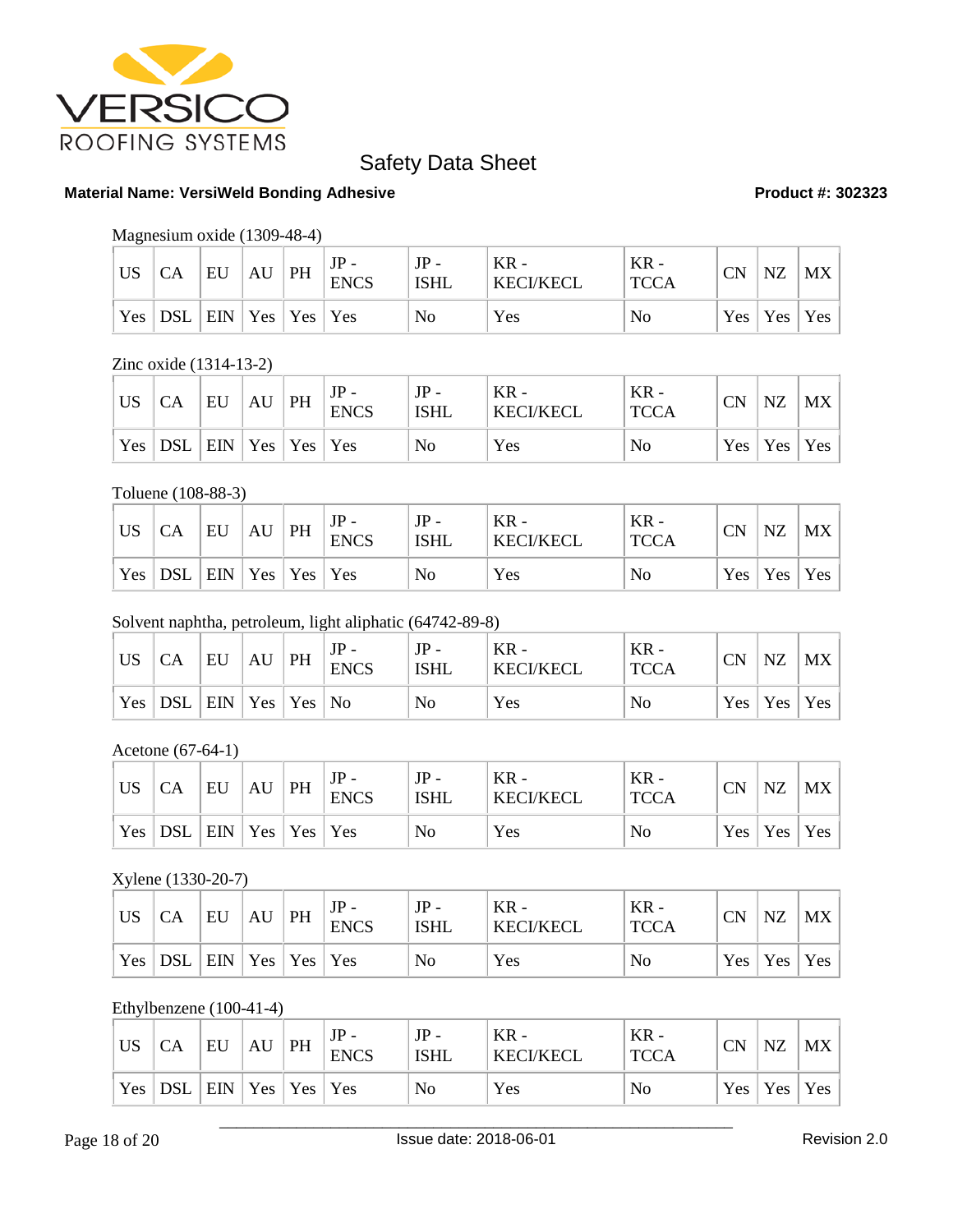

#### **Material Name: VersiWeld Bonding Adhesive Product #: 302323**

Yellow dye (2481-94-9)

| <b>US</b> | <b>CA</b>                                                                       | EU | AU | PH | <b>ENCS</b> | $JP -$<br><b>ISHL</b> | $KR -$<br>  KECI/KECL | $KR -$<br><b>TCCA</b> | <b>CN</b> | NZ              | MX |
|-----------|---------------------------------------------------------------------------------|----|----|----|-------------|-----------------------|-----------------------|-----------------------|-----------|-----------------|----|
|           | $\vert$ Yes $\vert$ DSL $\vert$ EIN $\vert$ Yes $\vert$ Yes $\vert$ Yes $\vert$ |    |    |    |             | No                    | Yes                   | No                    |           | Yes   Yes   Yes |    |

# Section 16 - OTHER INFORMATION

#### **HMIS Rating**

Health: 2\* Fire: 3 Reactivity: 0 Hazard Scale:  $0 =$  Minimal  $1 =$  Slight  $2 =$  Moderate  $3 =$  Serious  $4 =$  Severe  $* =$  Chronic hazard

#### **NFPA Ratings**

Health: 2 Fire: 3 Reactivity: 0 Hazard Scale:  $0 =$  Minimal  $1 =$  Slight  $2 =$  Moderate  $3 =$  Serious  $4 =$  Severe

#### **Summary of Changes**

Revision Date: June 1, 2018 Revision Note: General Update

#### **Key / Legend**

ACGIH - American Conference of Governmental Industrial Hygienists; ADR - European Road Transport; AU - Australia; BOD - Biochemical Oxygen Demand; C - Celsius; CA - Canada; CAS - Chemical Abstracts Service; CERCLA - Comprehensive Environmental Response, Compensation, and Liability Act; CLP - Classification, Labelling, and Packaging; CN - China; CPR - Controlled Products Regulations; DFG - Deutsche Forschungsgemeinschaft; DOT - Department of Transportation; DSD - Dangerous Substance Directive; DSL - Domestic Substances List; EEC - European Economic Community; EINECS - European Inventory of Existing Commercial Chemical Substances; EPA - Environmental Protection Agency; EU - European Union; F - Fahrenheit; IARC - International Agency for Research on Cancer; IATA - International Air Transport Association; ICAO - International Civil Aviation Organization; IDL - Ingredient Disclosure List; IDLH - Immediately Dangerous to Life and Health; IMDG - International Maritime Dangerous Goods; JP - Japan; Kow - Octanol/water partition coefficient; KR - Korea; LEL - Lower Explosive Limit; LLV - Level Limit Value; LOLI - List Of LIsts™ - ChemADVISOR's Regulatory Database; MAK - Maximum Concentration Value in the Workplace; MEL - Maximum Exposure Limits; NFPA - National Fire Protection Agency; NIOSH - National Institute for Occupational Safety and Health; NJTSR - New Jersey Trade Secret Registry; NTP - National Toxicology Program; NZ - New Zealand; OSHA - Occupational Safety and Health Administration; PH - Philippines; RCRA - Resource Conservation and Recovery Act; REACH- Registration, Evaluation, Authorisation, and restriction of Chemicals; RID - European Rail Transport; SARA - Superfund